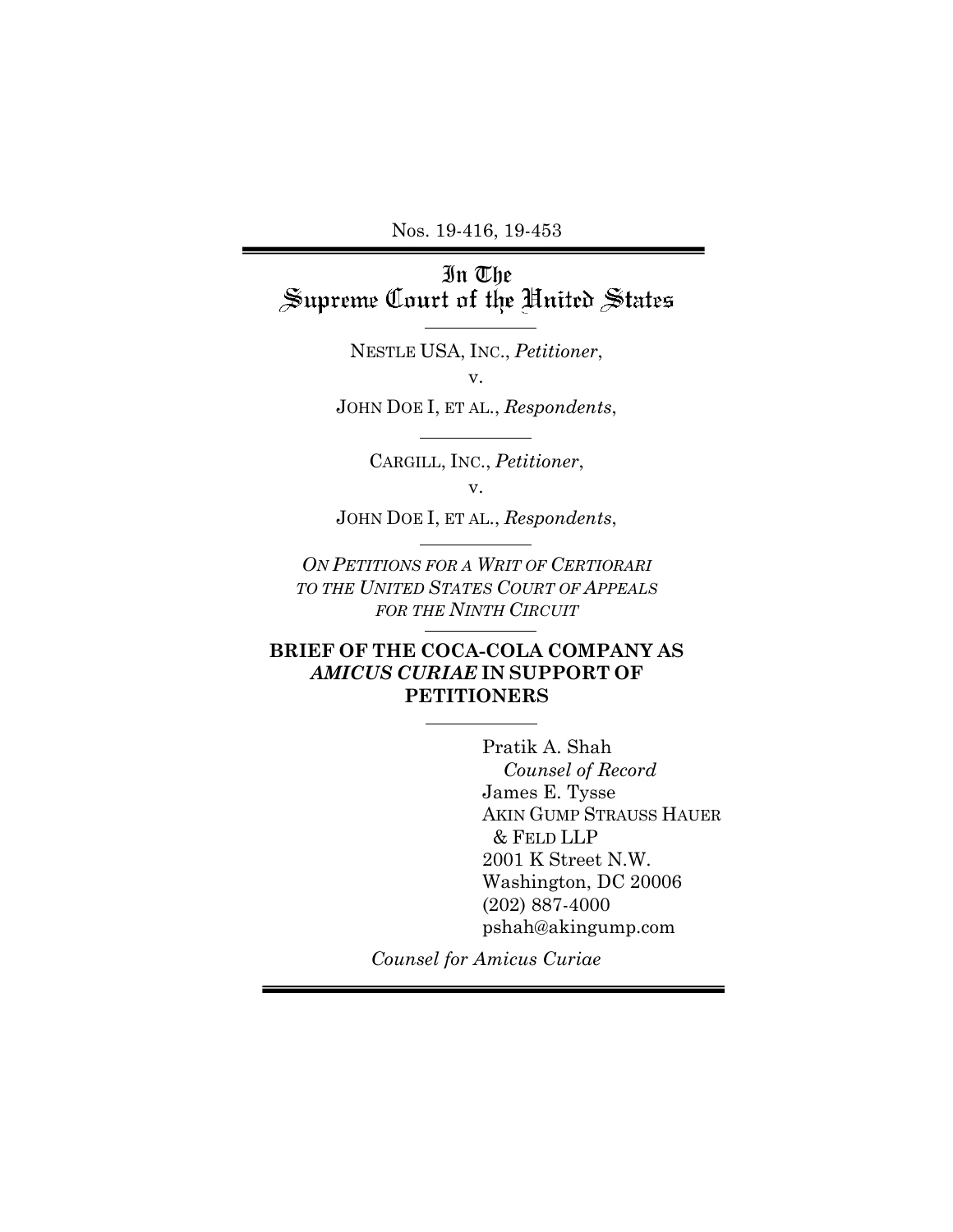# **TABLE OF CONTENTS**

| INTEREST OF AMICUS CURIAE1                                                                                                                                                                 |  |
|--------------------------------------------------------------------------------------------------------------------------------------------------------------------------------------------|--|
| INTRODUCTION AND SUMMARY OF                                                                                                                                                                |  |
|                                                                                                                                                                                            |  |
| THE NINTH CIRCUIT'S DECISION<br>I.<br>THREATENS THE VITAL ROLE<br>CORPORATIONS PLAY IN CREATING<br>ECONOMIC OPPORTUNITIES AND<br>ADDRESSING HUMAN RIGHTS                                   |  |
| The Coca-Cola Company's Efforts<br>А.                                                                                                                                                      |  |
| Demonstrate The Beneficial Impact<br>Corporations Can Have Abroad5<br>Imposing ATS Liability For<br>В.                                                                                     |  |
| Corporate Oversight Would Deter                                                                                                                                                            |  |
| THE LACK OF CONSENSUS FOR<br>II.<br>EXTENDING INTERNATIONAL LAW<br>STATUS TO CORPORATIONS STEMS<br>IN PART FROM CONCERNS THAT<br>DOING SO WILL COMPROMISE THE<br>SOVEREIGNTY OF NATIONS 11 |  |
| Recognizing Corporations As<br>А.<br>"Subjects" Of International Law Is<br>Perceived To Compromise State                                                                                   |  |
| Acceptance Of Corporations As<br>В.<br><b>International Law Subjects Does Not</b><br>Follow From The Fact That Some                                                                        |  |

i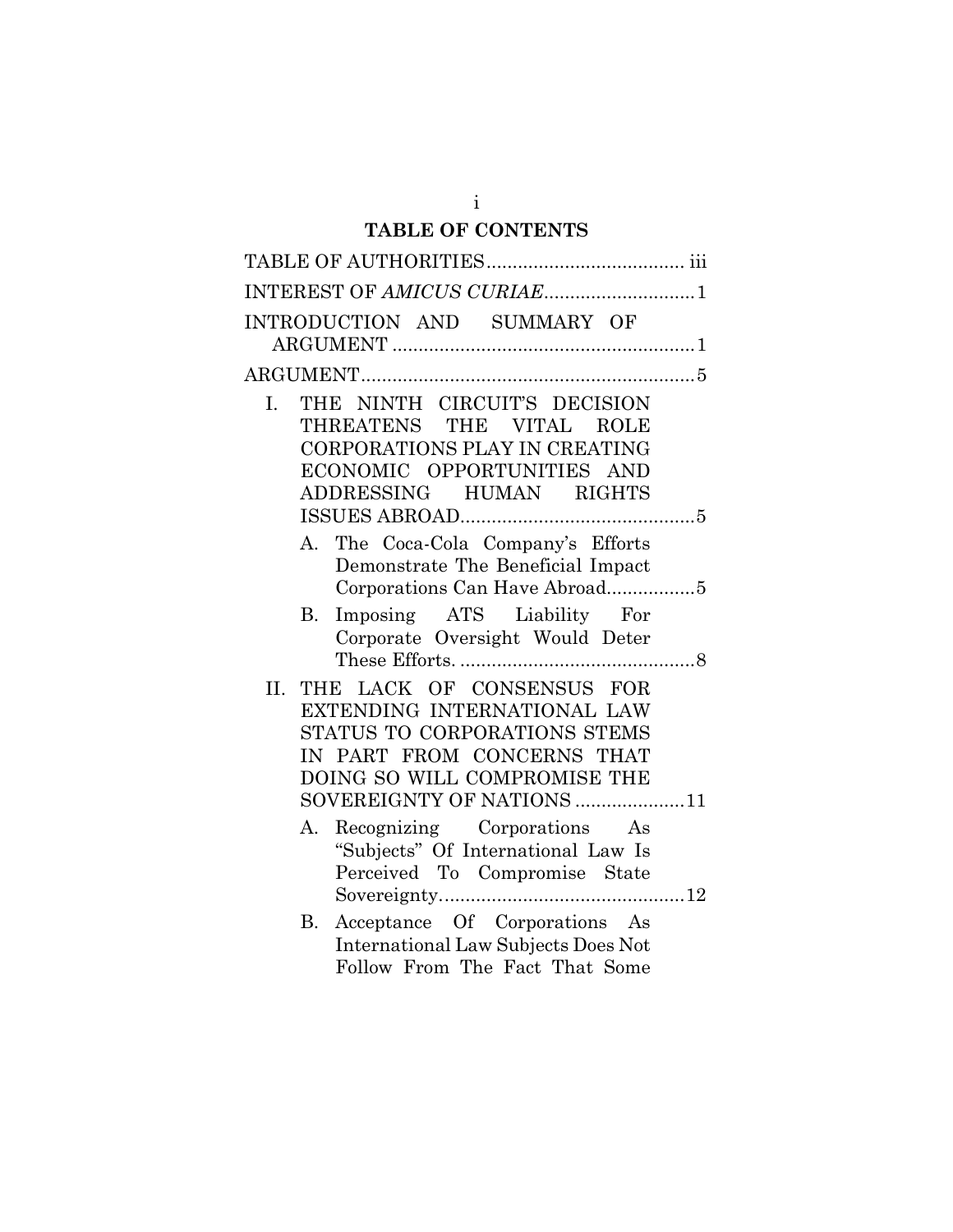| International Law Norms Have<br>Been Deemed To Bind Individuals18 |
|-------------------------------------------------------------------|
| III. NEITHER INTERNATIONAL LAW                                    |
| PRINCIPLES, NOR DOMESTIC                                          |
| SEPARATION-OF-POWERS                                              |
| PRINCIPLES, PERMIT COURTS TO                                      |
| RECOGNIZE CORPORATE LIABILITY                                     |
|                                                                   |
| A. The Lack Of International Law<br>Consensus Regarding Corporate |
| Liability Forecloses Such Liability                               |
|                                                                   |
| B. To The Extent That Corporate                                   |
| Liability Poses A Domestic Law                                    |
| Question, It Is One That Congress                                 |
|                                                                   |
|                                                                   |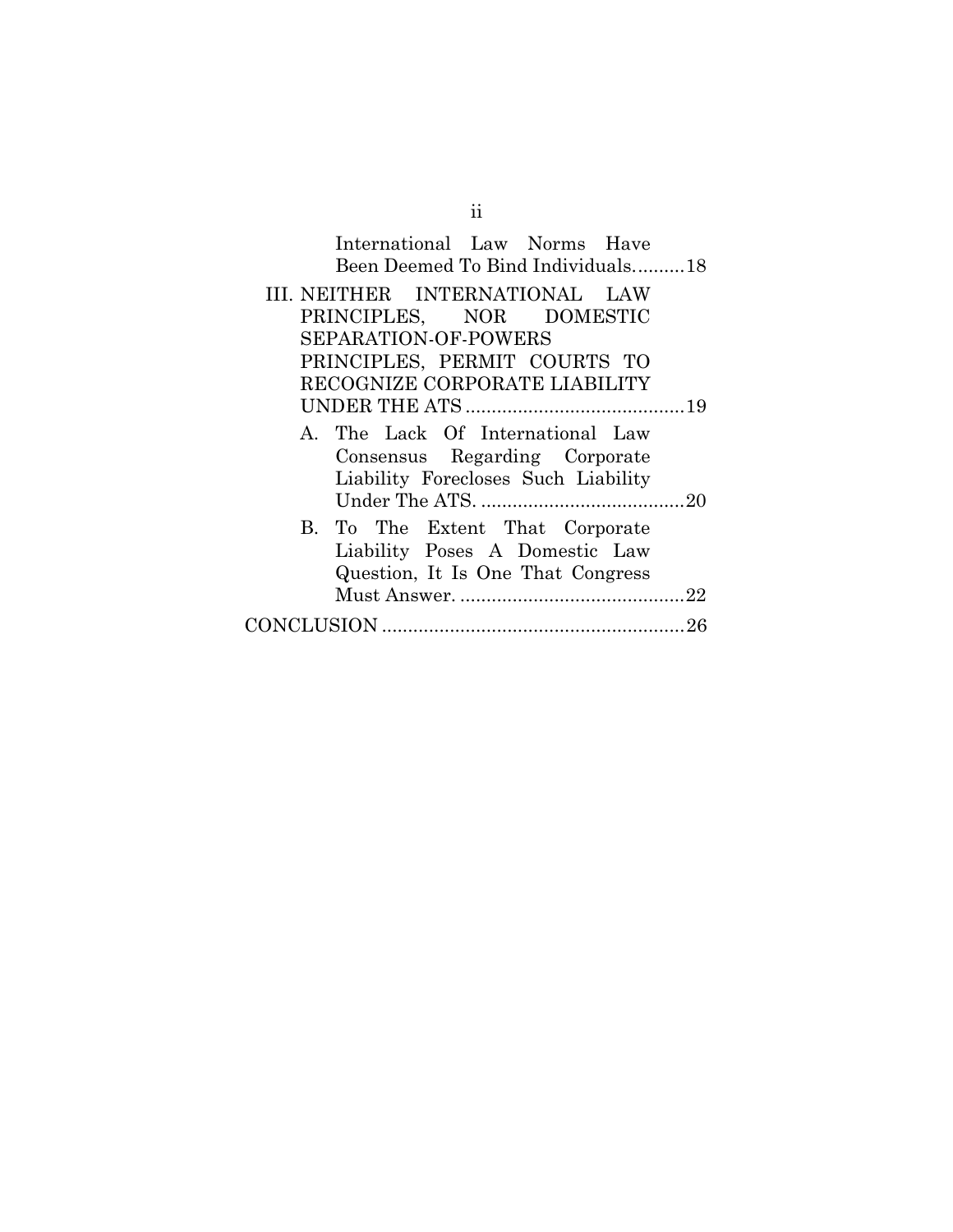# **TABLE OF AUTHORITIES**

## **CASES:**

| Aldana v. Del Monte Fresh Produce,<br>$N.A.$ Inc.,                            |
|-------------------------------------------------------------------------------|
| 305 F. Supp. 2d 1285 (S.D. Fla. 2003) 16<br>416 F.3d 1242 (11th Cir. 2005) 16 |
| City of Sherrill v. Oneida Indian Nation,                                     |
| Doe I v. Unocal Corp.,                                                        |
| Doe v. Exxon Mobil Corp.,<br>654 F.3d 11 (D.C. Cir. 2011)  11, 16, 20         |
| Doe v. Nestlé, S.A.,<br>748 F. Supp. 2d 1057 (C.D. Cal. 2010)  12             |
| Jesner v. Arab Bank, PLC,                                                     |
| Kiobel v. Royal Dutch Petroleum Co.,                                          |
| Sosa v. Alvarez-Machain,                                                      |
| Tel-Oren v. Libyan Arab Republic,                                             |

# iii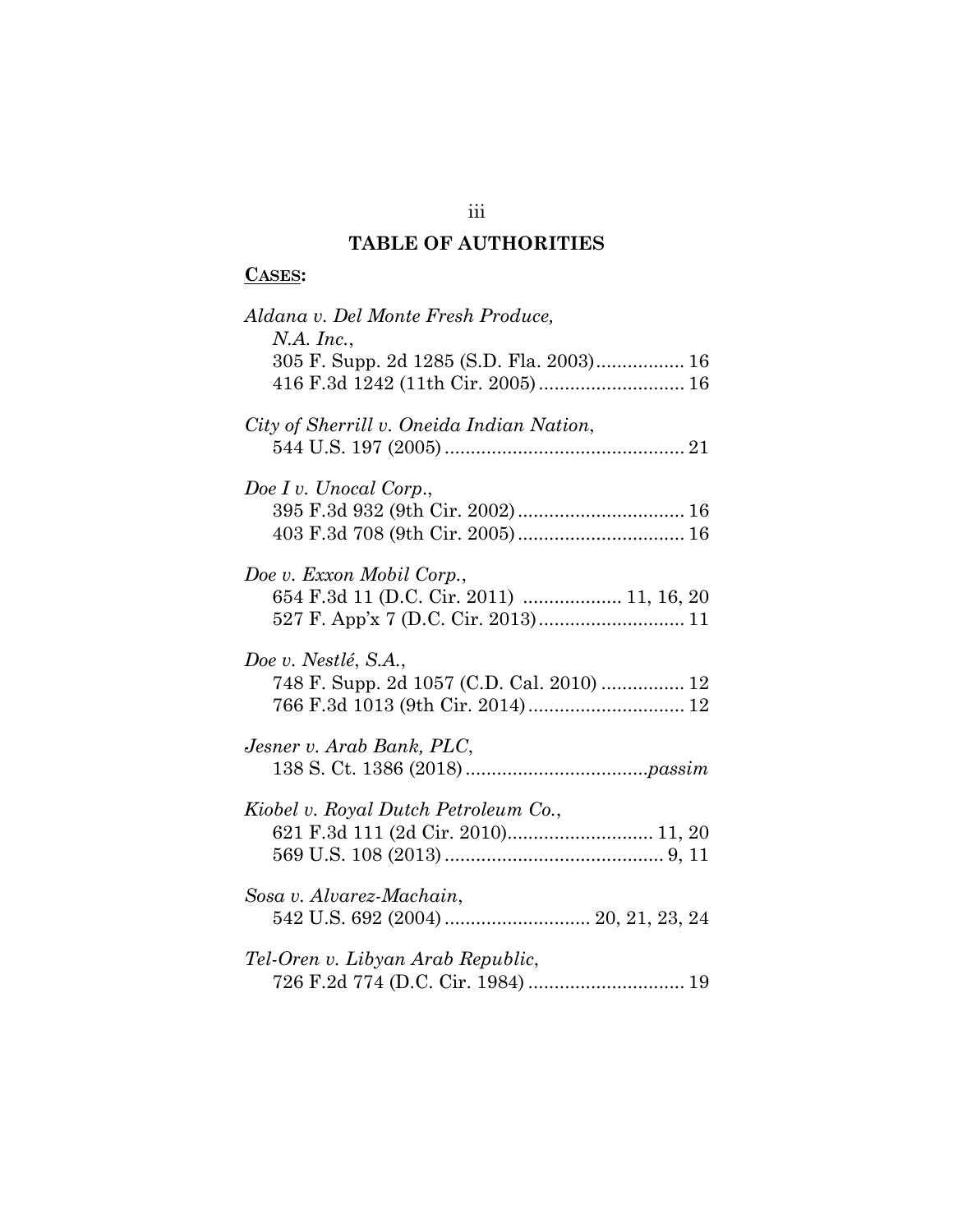| iv                                                                                                                                                                                   |
|--------------------------------------------------------------------------------------------------------------------------------------------------------------------------------------|
| Wiwa v. Royal Dutch Petroleum Co.,                                                                                                                                                   |
| <b>CONSTITUTION:</b>                                                                                                                                                                 |
|                                                                                                                                                                                      |
| <b>OTHER AUTHORITIES:</b>                                                                                                                                                            |
| 1 OPPENHEIM'S INTERNATIONAL LAW (Sir<br>Robert Jennings & Sir Arthur Watts                                                                                                           |
| Arzt, Donna E. & Igor I. Lukashuk,<br>Participants in International Legal<br>Relations, in INTERNATIONAL LAW:<br><b>CLASSIC AND CONTEMPORARY</b><br>READINGS (Charlotte Ku & Paul F. |
| BROWNLIE, IAN, PRINCIPLES OF PUBLIC                                                                                                                                                  |
| INTERNATIONAL LAW (7th ed. 2008)  12                                                                                                                                                 |
| CASSESE, ANTONIO, INTERNATIONAL LAW                                                                                                                                                  |
| Charney, Jonathan I., Transnational<br>Corporations and Developing Public<br>International Law, 1983 DUKE L.J.                                                                       |
| Convention on the Prevention and<br>Punishment of the Crime of<br>Genocide, art. V, Dec. 9, 1948, 78                                                                                 |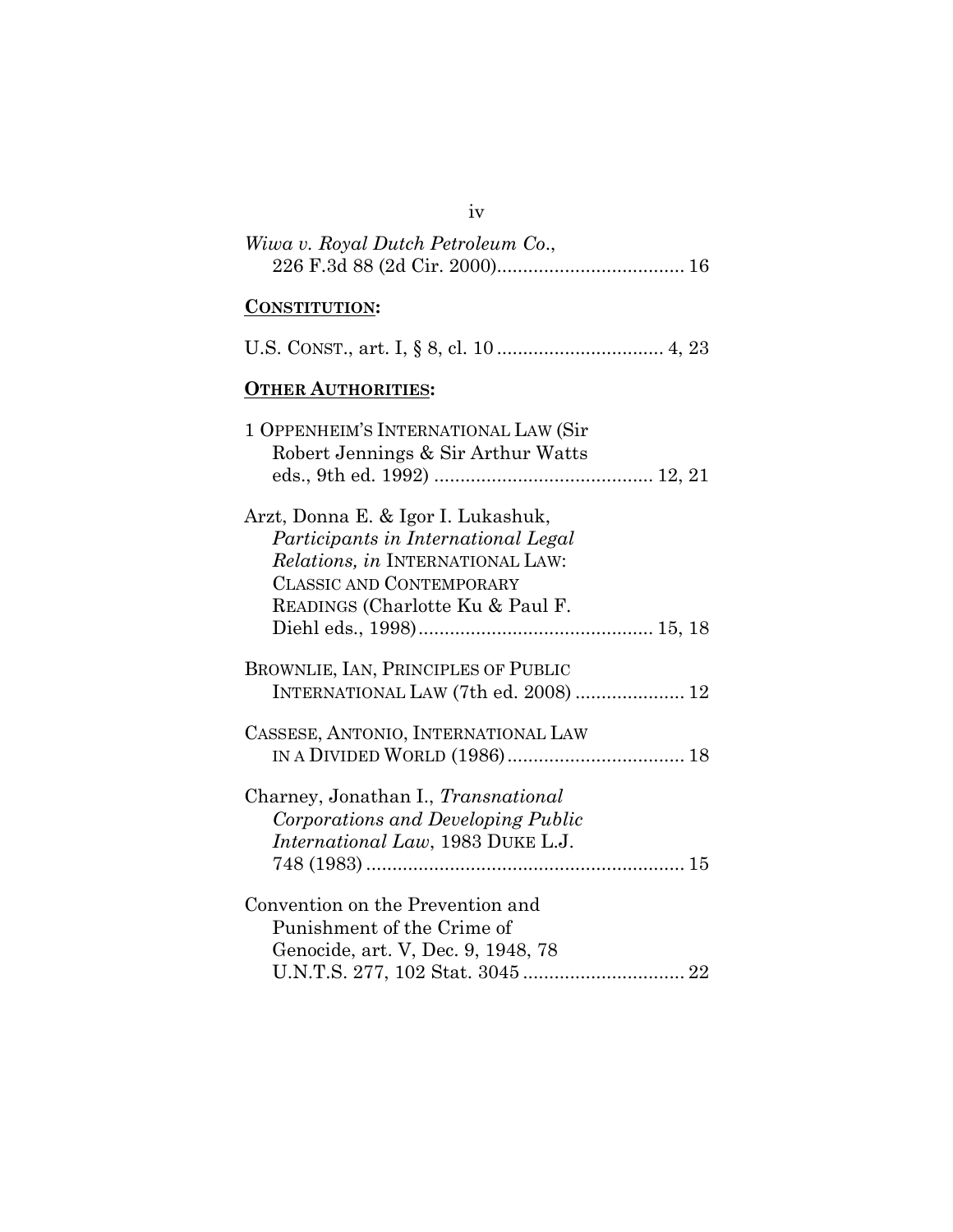| DAMROSCH, LORI F., ET AL.,<br><b>INTERNATIONAL LAW: CASES AND</b>                                                                                                          |
|----------------------------------------------------------------------------------------------------------------------------------------------------------------------------|
| Dhooge, Lucien J., A Modest Proposal to<br>Amend the Alien Tort Statute to<br>Provide Guidance to Transnational<br>Corporations, 13 U.C. DAVIS J. INT'L                    |
| DOBBS, D., THE LAW OF REMEDIES (1973)  21                                                                                                                                  |
| Duruigbo, Emeka, Corporate<br>Accountability and Liability for<br>International Human Rights Abuses:<br>Recent Changes and Recurring<br>Challenges, 6 Nw. U. J. INT'L HUM. |
| Friedmann, Wolfgang, The Changing<br>Dimensions of International Law, 62                                                                                                   |
| Jackson, Robert H., Justice Jackson's<br><b>Final Report to the President</b><br>Concerning the Nurnberg War<br>Crimes Trial, reprinted in 20 TEMP.                        |
| Kleffner, Jann K., The Impact of<br>Complementarity on National<br><b>Implementation of Substantive</b><br>International Criminal Law, 1 J.                                |

v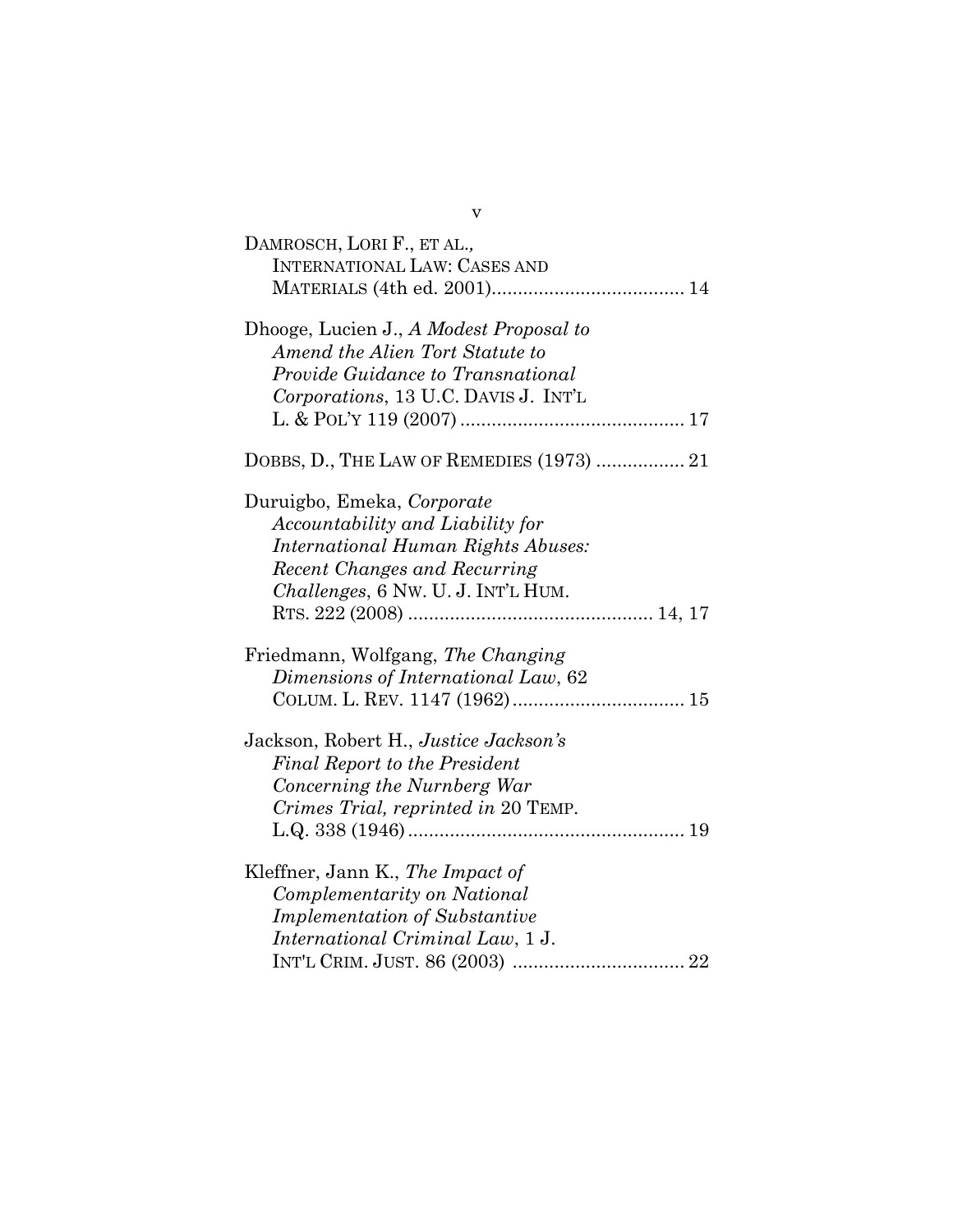| Ku, Julian G., The Curious Case of<br>Corporate Liability Under the Alien<br>Tort Statute: A Flawed System of<br>Judicial Lawmaking, 51 VA. J. INT'L |
|------------------------------------------------------------------------------------------------------------------------------------------------------|
| Macklem, Patrick, Corporate                                                                                                                          |
| Accountability Under International                                                                                                                   |
| Law: The Misguided Quest for                                                                                                                         |
| Universal Jurisdiction, 7 INT'L L.                                                                                                                   |
| FORUM DU DROIT INT'L 281 (2005) 14                                                                                                                   |
| OKEKE, CHRIS N., CONTROVERSIAL                                                                                                                       |
| <b>SUBJECTS OF CONTEMPORARY</b>                                                                                                                      |
| <b>INTERNATIONAL LAW: AN</b>                                                                                                                         |
| <b>EXAMINATION OF THE NEW ENTITIES</b>                                                                                                               |
| OF INTERNATIONAL LAW AND THEIR                                                                                                                       |
| TREATY-MAKING CAPACITY (1974) 13                                                                                                                     |
| Reparation for Injuries Suffered in the                                                                                                              |
| Service of the United Nations,                                                                                                                       |
| Advisory Opinion, 1949 I.C.J. 174                                                                                                                    |
|                                                                                                                                                      |
| St. Korowicz, Marek, The Problem of the                                                                                                              |
| International Personality of                                                                                                                         |
| Individuals, 50 AM. J. INT'L L. 533,                                                                                                                 |
|                                                                                                                                                      |

# vi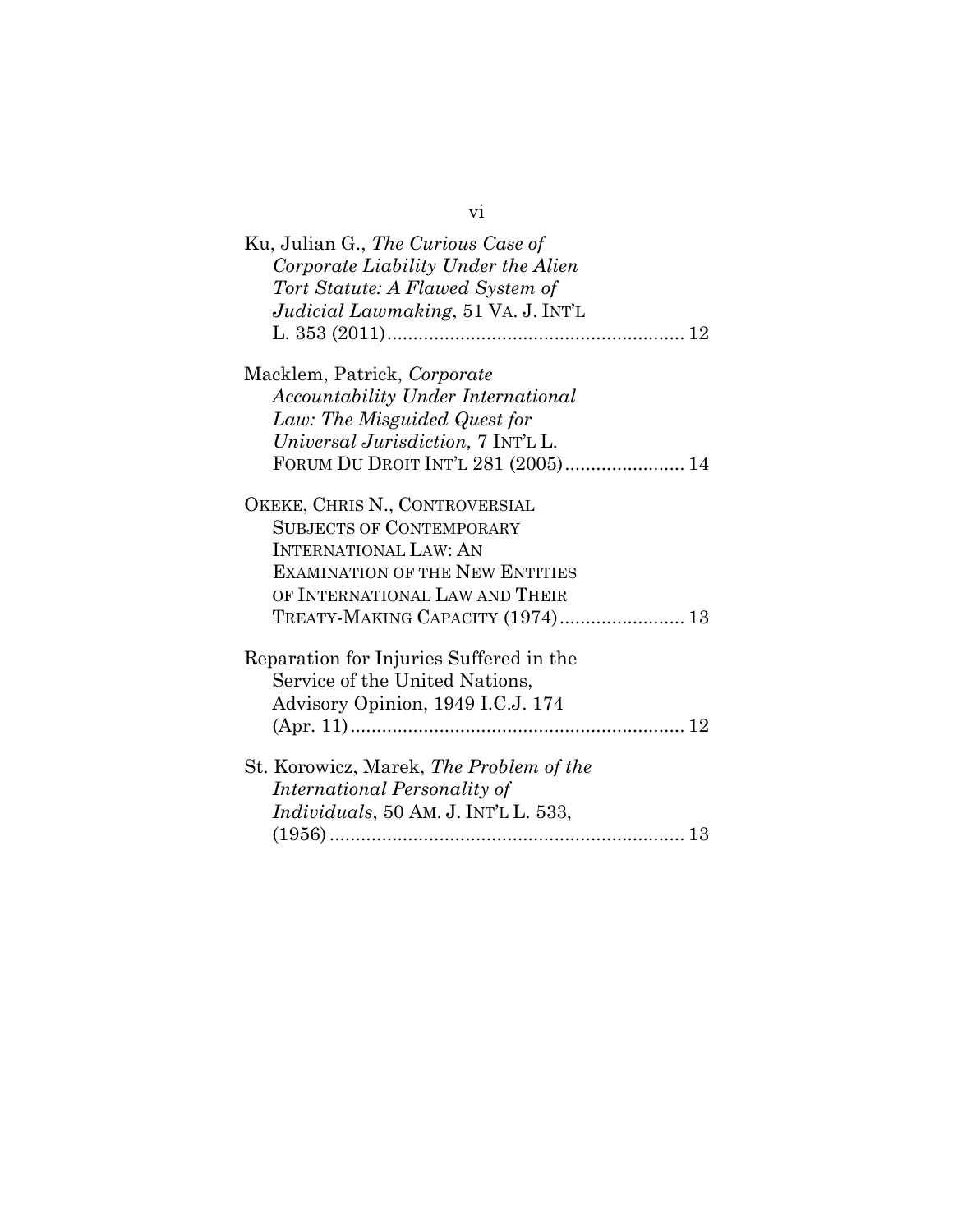| Tabory, Mala, The Legal Personality of<br>the Palestinian Autonomy, in NEW<br>POLITICAL ENTITIES IN PUBLIC AND<br>PRIVATE INTERNATIONAL LAW: WITH<br><b>SPECIAL REFERENCE TO THE</b><br>PALESTINE ENTITY (Amos Shapira & |
|--------------------------------------------------------------------------------------------------------------------------------------------------------------------------------------------------------------------------|
| THE COCA-COLA COMPANY, 2018                                                                                                                                                                                              |
| BUSINESS & SUSTAINABILITY REPORT                                                                                                                                                                                         |
| THE COCA-COLA COMPANY, ADDRESSING                                                                                                                                                                                        |
| THE COCA-COLA COMPANY, HUMAN                                                                                                                                                                                             |
| The Nurnberg Trial, 6 F.R.D. 69 (Int'l                                                                                                                                                                                   |
| Timberg, Sigmund, <i>International</i><br><b>Combines and National Sovereigns:</b><br>A Study in Conflict of Laws and<br>Mechanisms, 95 U. PA. L. REV. 575                                                               |
|                                                                                                                                                                                                                          |
| U.S. AGENCY FOR INT'L DEV., PRIVATE-                                                                                                                                                                                     |
| Vázquez, Carlos M., Direct vs. Indirect<br><b>Obligations of Corporations Under</b>                                                                                                                                      |
| International Law, 43 COLUM. J.<br>TRANSNAT'L L. 927 (2005) 13, 16, 18                                                                                                                                                   |

vii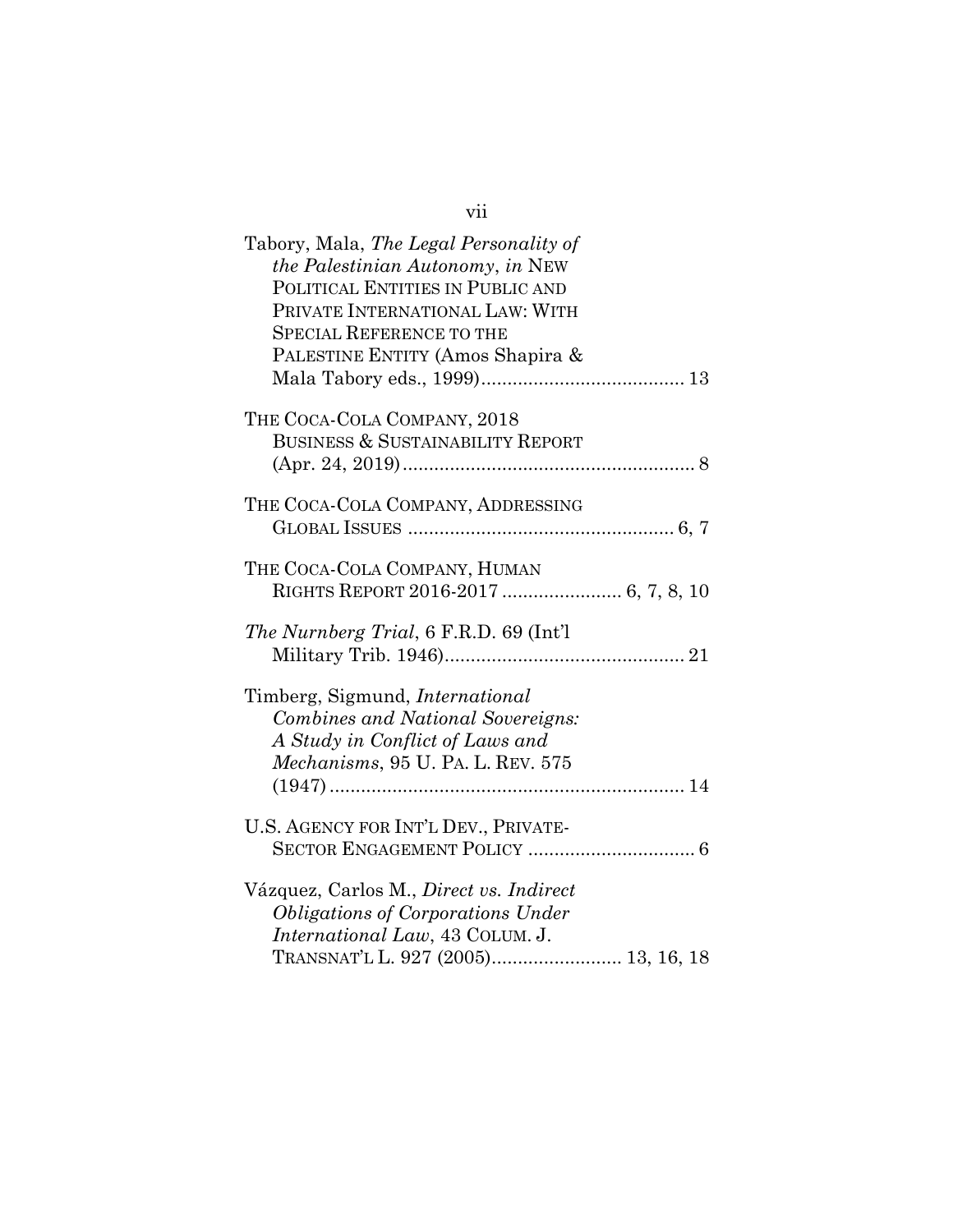# viii

WORLD BANK, GLOBAL INVESTMENT COMPETITIVENESS REPORT 2017/2018: FOREIGN INVESTOR PERSPECTIVES AND POLICY IMPLICATIONS (2018) .................................. 5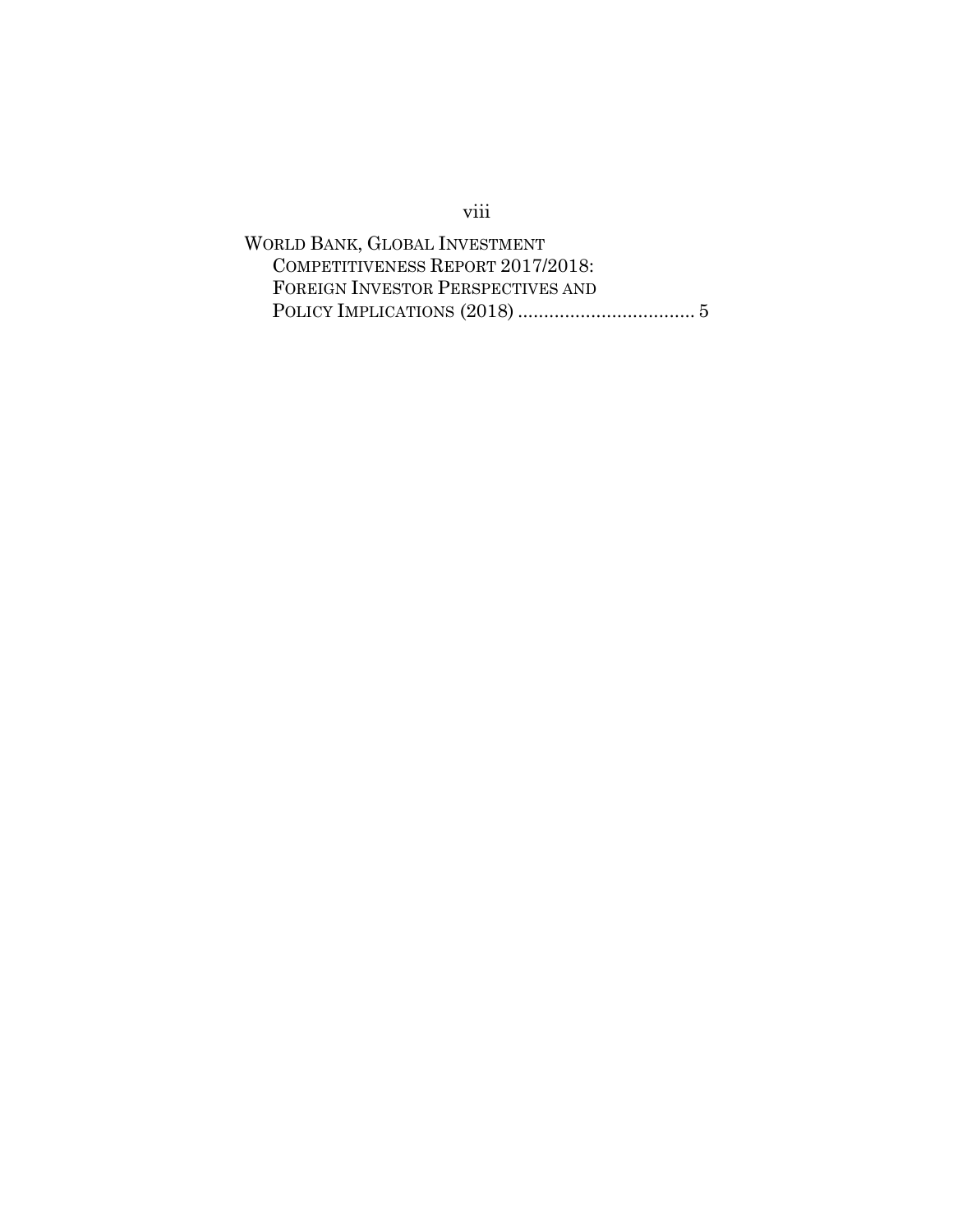#### **INTEREST OF** *AMICUS CURIAE*<sup>1</sup>

*Amicus curiae* The Coca-Cola Company is a United States-based corporation with substantial overseas operations. As a matter of policy and principle, the Company categorically condemns the practices alleged by Respondents. Slavery and forced labor fundamentally violate individual freedom and dignity. That is why the Company works systematically to prevent and combat human rights violations throughout its global supply chain.

Despite those efforts, the Company previously has been sued in multiple actions in United States courts under the Alien Tort Statute, 28 U.S.C. § 1350 ("ATS"). Although the Company is not currently a defendant in any active ATS litigation, it has firsthand experience with the serious threat such litigation—absent clear judicial limits—poses to productive efforts of responsible corporate citizens abroad. The Company thus has a strong interest in this Court's review of suits like this one and the extent to which such suits should be permitted to proceed.

#### **INTRODUCTION AND SUMMARY OF ARGUMENT**

The Coca-Cola Company agrees with Petitioners: the Court should grant certiorari to resolve the conflicts among the courts of appeals regarding

<sup>1</sup> This brief is filed with the written consent of all parties. No counsel for either party authored this brief in whole or in part, nor did any party or other person make a monetary contribution to the brief's preparation or submission. Counsel of record for all parties received timely notice of the intention of amicus to file this brief.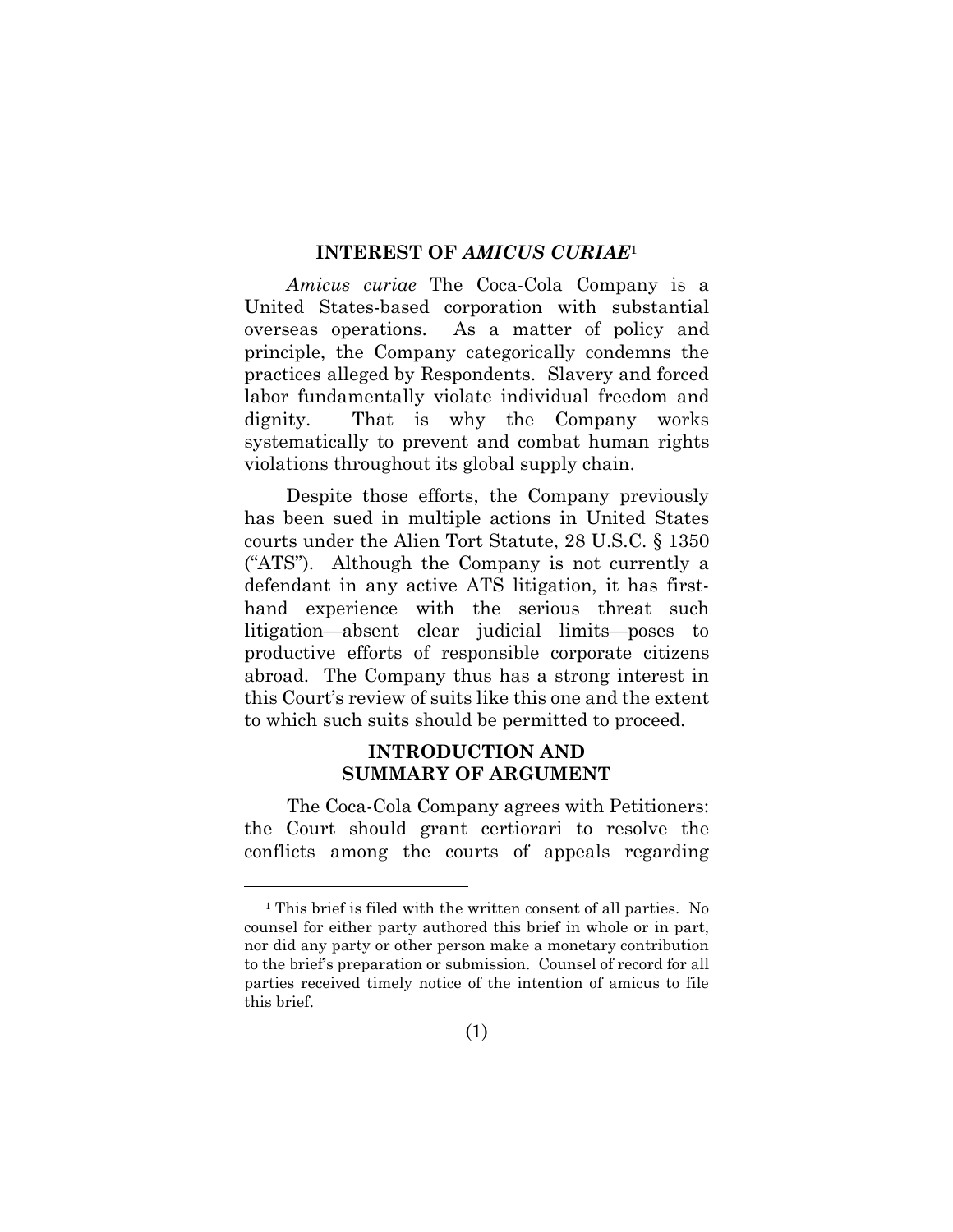whether domestic corporations can be subject to ATS liability and whether general oversight allegations like those here suffice to overcome the bar on extraterritorial ATS claims. The Company files this brief to explain how the Ninth Circuit's expansive approach—all but eviscerating this Court's limitations on the ATS's extraterritorial reach—undermines corporate social responsibility efforts, as well as to offer two specific points for the Court's consideration in evaluating the corporate liability issue.

*First*, multinational corporations today play a vital role in improving economic, social, and labor conditions abroad. By way of example, The Coca-Cola Company has long maintained a steadfast commitment to human rights. The Company not only creates economic opportunities where none would otherwise exist, but it identifies human rights risks throughout its global supply chain and dedicates itself to remedying the wrongs it finds. Because the Company recognizes that its responsibility does not end at the company gate, it regularly audits its suppliers and publishes third-party studies of its top sugar-sourcing countries. And because the Company knows it cannot do this work alone, it engages other stakeholders, including non-profit organizations and local governments. It takes a proverbial—sometimes literal—village to address the scourge of human rights violations, and The Coca-Cola Company is proud to do its part.

 Left standing, however, the Ninth Circuit's approach threatens to undercut such efforts. Extending ATS liability to corporations will induce the very response feared by the plurality in *Jesner* : less "global investment in developing economies, where it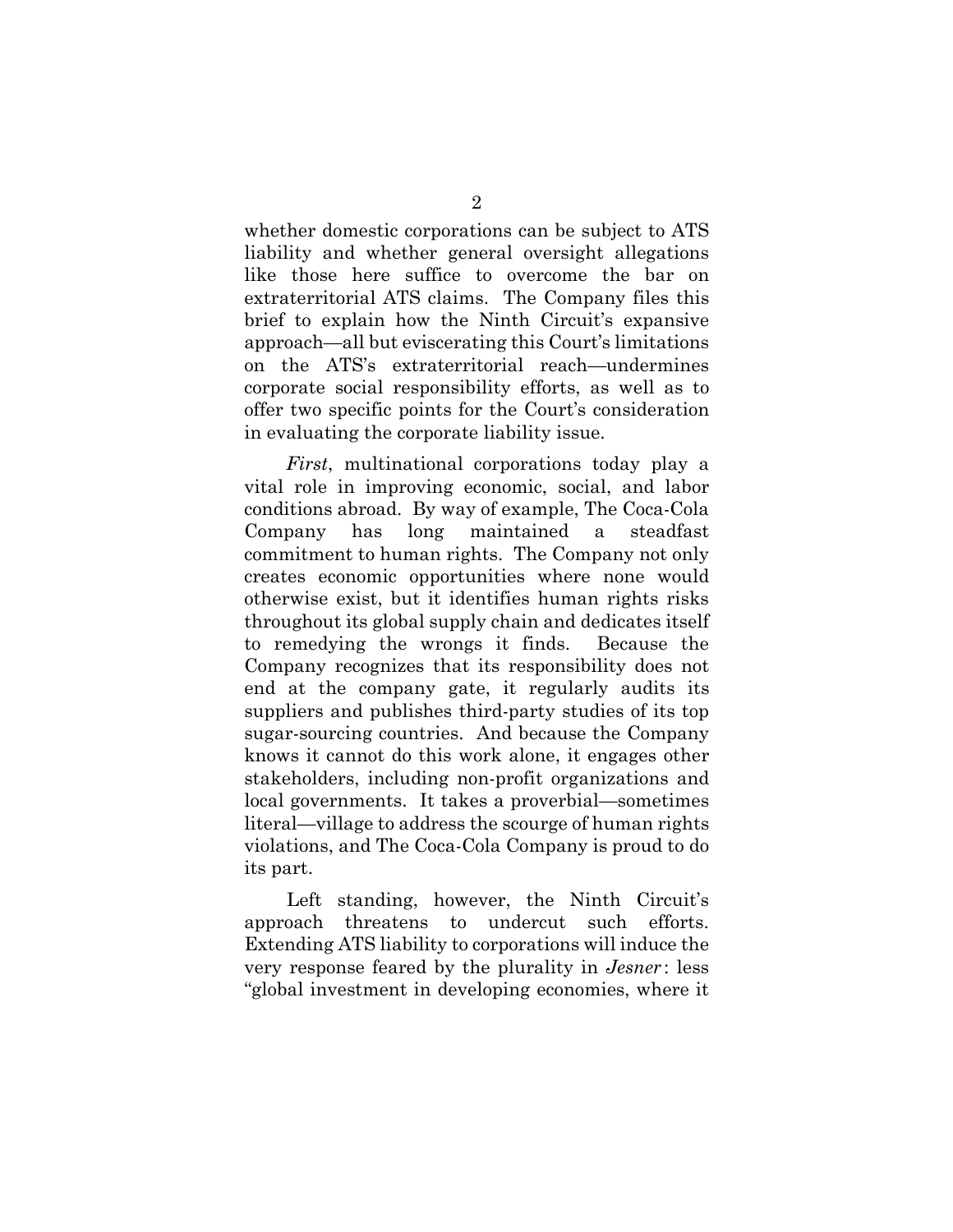is most needed." *Jesner v. Arab Bank, PLC*, 138 S. Ct. 1386, 1405 (2018). That is especially so under the Ninth Circuit's logic, where mere corporate oversight is enough to overcome the presumption against extraterritoriality. Not only is that conclusion legally incorrect, but it risks deep disruptions to corporate investment abroad. To make matters worse, the Ninth Circuit's decision allows plaintiffs to use corporate efforts to address human rights abuses *against*  corporations—just as Respondents in this case used Petitioners' efforts to combat child slavery as evidence of an ATS violation. Nestlé Pet. 5, 10, 37; Cargill Pet. 28. The Ninth Circuit's approach is far more likely to deter overseas initiatives like The Coca-Cola Company's than to encourage them.

*Second*, as to the merits, extending international law status to corporations—such that a corporation could be held liable under the ATS—lacks a global consensus. The Ninth Circuit deemed irrelevant that lack of consensus, but it "has significant bearing" on whether courts should impose corporate liability for human rights violations. *Jesner*, 138 S. Ct. at 1399 (plurality op.).

The international community has long been reluctant to elevate artificial entities such as corporations to the status of international "person" or "subject" because, among other reasons, that status might be viewed not only as attaching international law obligations but also as granting corporations affirmative rights within another nation's borders. The latter change—potentially imbuing corporations with the power to enforce those obligations and police violations thereof—could infringe on the sovereignty of the host nation.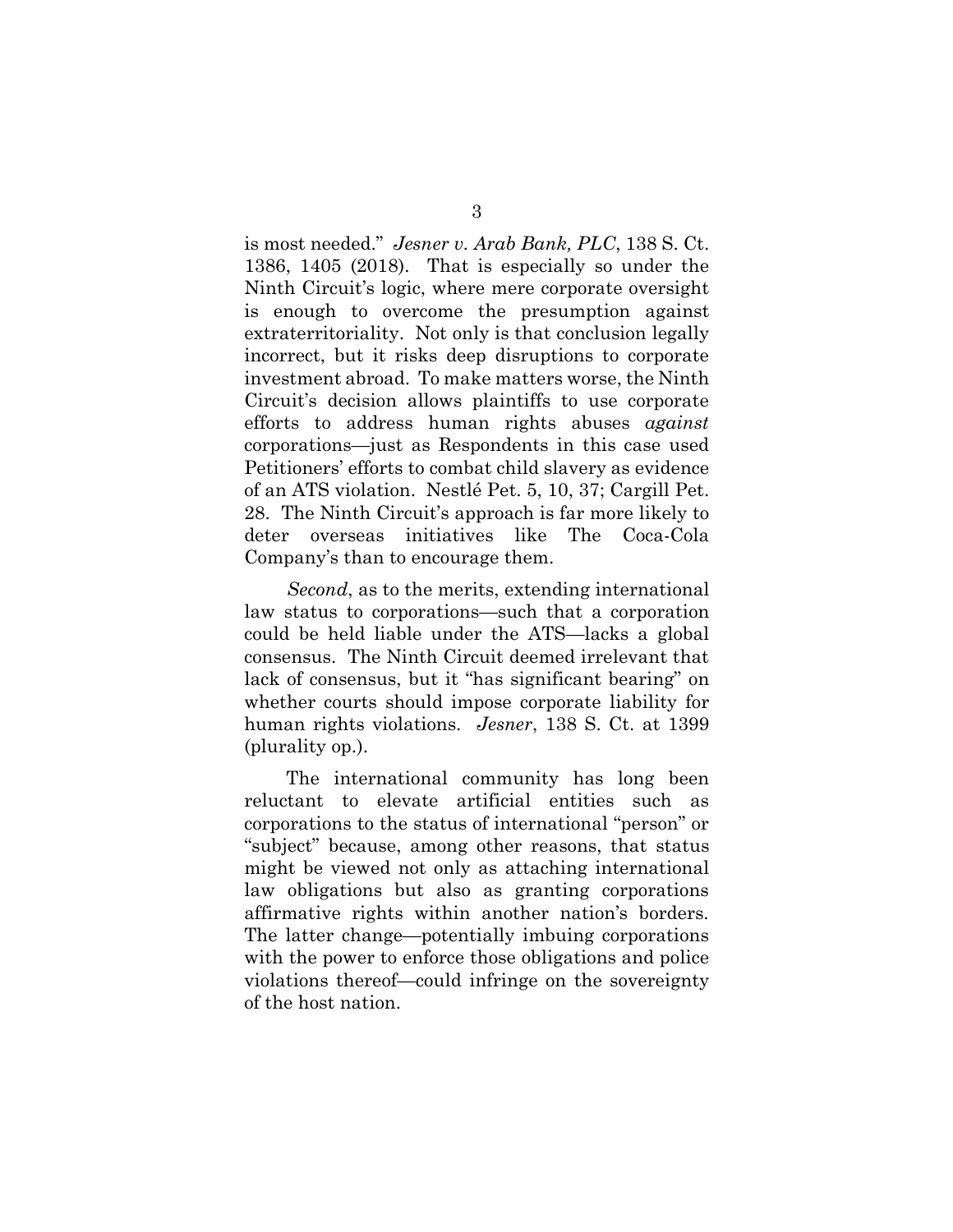*Third*, even if international law leaves the question of potential corporate liability—which really goes to the scope of the international norm itself—to domestic law, then it is a question for Congress, not the courts. When international law provides that nations enforce a norm domestically, that domestic implementation is effected through the lawmaking body within each nation—normally, each nation's legislature. Within our Nation's tripartite system of government, Congress is the body charged with effecting that implementation, as expressed in its power to "define and punish . . . Offences against the Law of Nations." U.S. CONST., art. I, § 8, cl. 10.

The judicial role, by contrast, is much narrower. Only norms that are so universally agreed upon and well defined that they are understood to give rise to international law obligations may be imported into federal common law and enforced by domestic courts. That principle includes *who* may be subject to substantive liability for the violation. Such a limited role for the judiciary comports not only with domestic separation-of-powers principles, but also with *Jesner*'s recognition that courts should be cautious and await specific congressional direction before imposing ATS liability—particularly on an entirely new class of defendants. It is time for this Court to finish the job it started and foreclose judicial extension of "aiding and abetting" liability under international law to all corporations—foreign and domestic alike.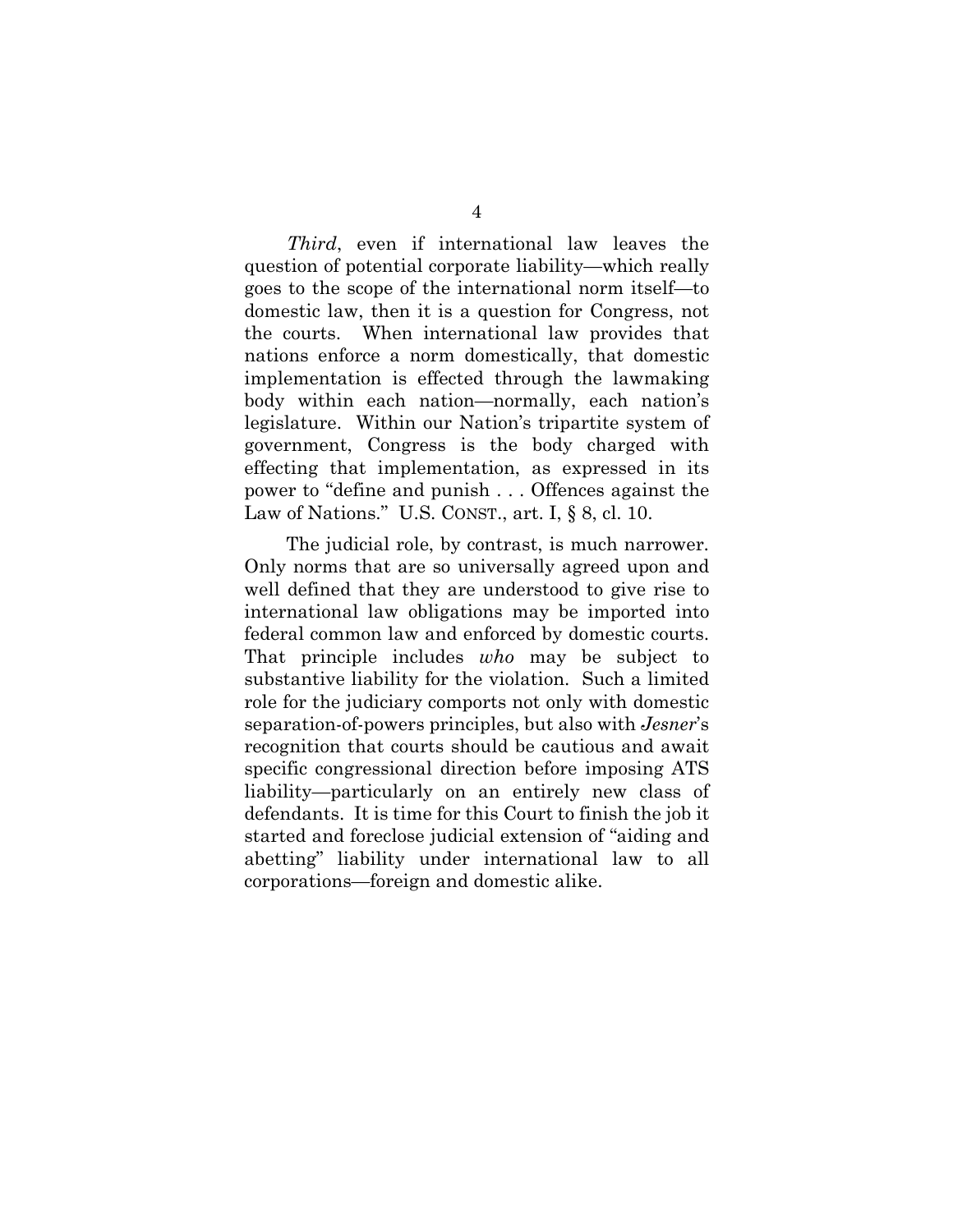#### **ARGUMENT**

**I. THE NINTH CIRCUIT'S DECISION THREATENS THE VITAL ROLE CORPORATIONS PLAY IN CREATING ECONOMIC OPPORTUNITIES AND ADDRESSING HUMAN RIGHTS ISSUES ABROAD** 

Corporations have come to play an important role in improving socioeconomic conditions abroad. They work closely with foreign nations and other constituencies to address significant global challenges, including sustainable development, labor standards, climate change, energy conservation, and resource management. Indeed, many corporations have integrated these priorities into their business operations and their interactions with international stakeholders. The Coca-Cola Company is one them. The Ninth Circuit's decision, however, threatens to upend those efforts.

#### **A. The Coca-Cola Company's Efforts Demonstrate The Beneficial Impact Corporations Can Have Abroad.**

The economic benefits that developing nations and the global community reap from partnership with U.S. corporations—including job creation and infrastructure upgrades—are well documented. *See, e.g.*, WORLD BANK, GLOBAL INVESTMENT COMPETITIVENESS REPORT 2017/2018: FOREIGN INVESTOR PERSPECTIVES AND POLICY IMPLICATIONS 51 (2018) ("Foreign direct investment \*\*\* [helps countries] create jobs, bring in cutting-edge knowledge and technology, connect to global value chains, and diversify and upgrade their economies' production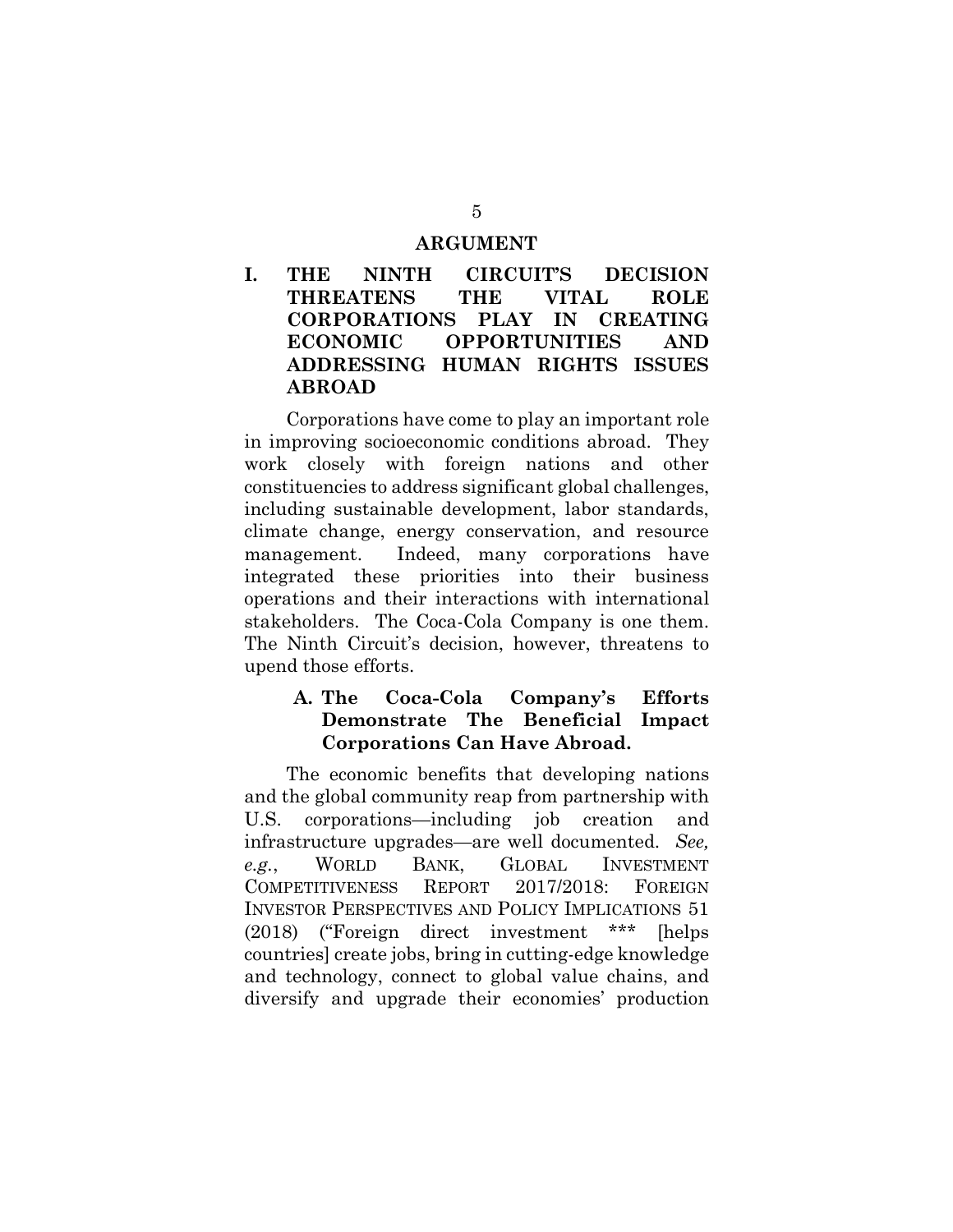capabilities.");2 U.S. AGENCY FOR INT'L DEV., PRIVATE-SECTOR ENGAGEMENT POLICY 4 (similar).<sup>3</sup> But the positive impact of overseas corporate activity extends to conditions affecting human rights more broadly.

Although The Coca-Cola Company is by no means alone among corporations, the Company is best positioned to discuss its steadfast commitment to human rights. The Company recognizes that the social license it enjoys to operate throughout the world "is grounded in [its] ability to understand and mitigate social and environmental risks within the Company and the Coca-Cola system." THE COCA-COLA COMPANY, HUMAN RIGHTS REPORT 2016-2017, 3 ("HUMAN RIGHTS REPORT"). <sup>4</sup> Indeed, "[a]cross everything [it] do[es] as a system, one inalienable right [the Company] \*\*\* work[s] to instill in every associate is respecting and protecting human rights." *Id.* 

In recent years, The Coca-Cola Company has been "focused on identifying the most severe actual and potential impacts on human rights associated with [its] activities and business relationships—[its] salient human rights risks." THE COCA-COLA

<sup>2</sup> *Available at* http://documents.worldbank.org/curated /en/169531510741671962/pdf/121404-PUB-PUBLIC-PUBDATE-10-25-2017.pdf (last visited Oct. 24, 2019).

<sup>3</sup> *Available at* https://www.usaid.gov/sites/default /files/documents/1865/usaid\_psepolicy\_final.pdf (last visited Oct. 24, 2019).

<sup>4</sup> *Available at* https://www.coca-colacompany.com/ content/dam/journey/us/en/private/fileassets/pdf/human-andworkplace-rights/Human-Rights-Report-2016-2017-TCCC.pdf (last visited Oct. 24, 2019).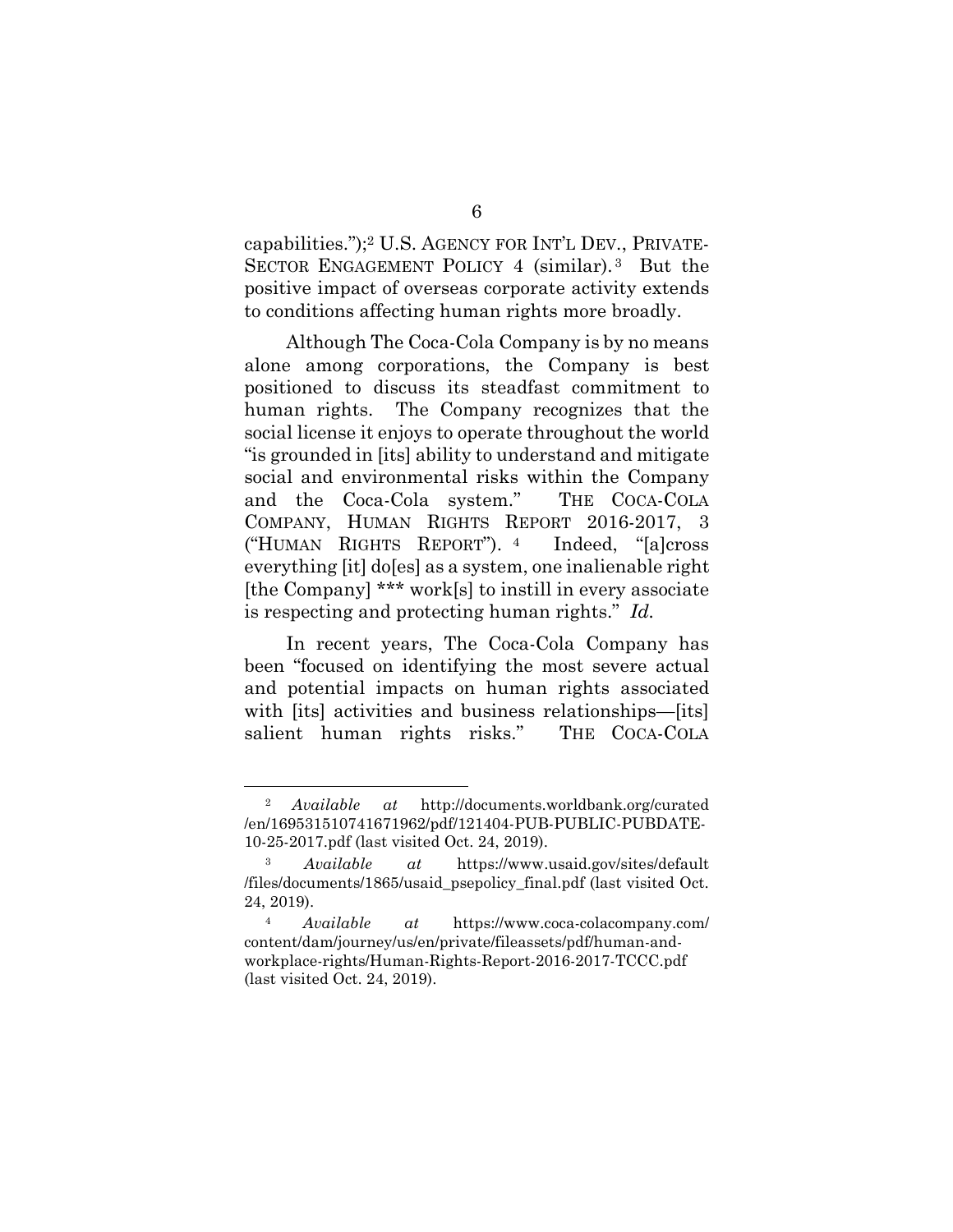COMPANY, ADDRESSING GLOBAL ISSUES. <sup>5</sup> Where the Company has "identif[ied] adverse human rights impacts resulting from or caused by [its] business activities," it has "committed to providing for or cooperating in remediation." *Id.*

In 2017, seeking feedback as well as dialogue with the corporate community (and beyond), The Coca-Cola Company outlined its efforts in its Human Rights Report. As the Report shows, the Company realizes that its responsibility to human rights does not "end at the company gate." HUMAN RIGHTS REPORT 12. The Company expects all participants in its supply chain to respect human rights fully. That is why the Company closely monitors its suppliers through thousands of human rights and workplace audits. *Id.* at 13. The Company's hands-on approach also directly provides its suppliers "training programs and guidance." *Id.* at 14.

 As for child labor, The Coca-Cola Company takes every step to prevent and eradicate the practice in its operations. HUMAN RIGHTS REPORT 25-26. Even so, it is "aware there are risks of child labor deep within [its] supply chains, such as at the farm level." *Id.* Instead of shrugging off what it cannot guarantee, the Company works with industry groups, public-interest organizations, and local stakeholders (among others) in collaborative efforts across the world. *Id.*; *see also id.* at 4, 14, 25, 27, 29 (explaining that the Company works with other companies in a group called AIM-PROGRESS "to promote responsible sourcing practices"; "deliver[s] supplier training focused on

<sup>5</sup> *Available at* https://www.coca-colacompany.com/ourcompany/addressing-global-issues (last visited Oct. 24, 2019).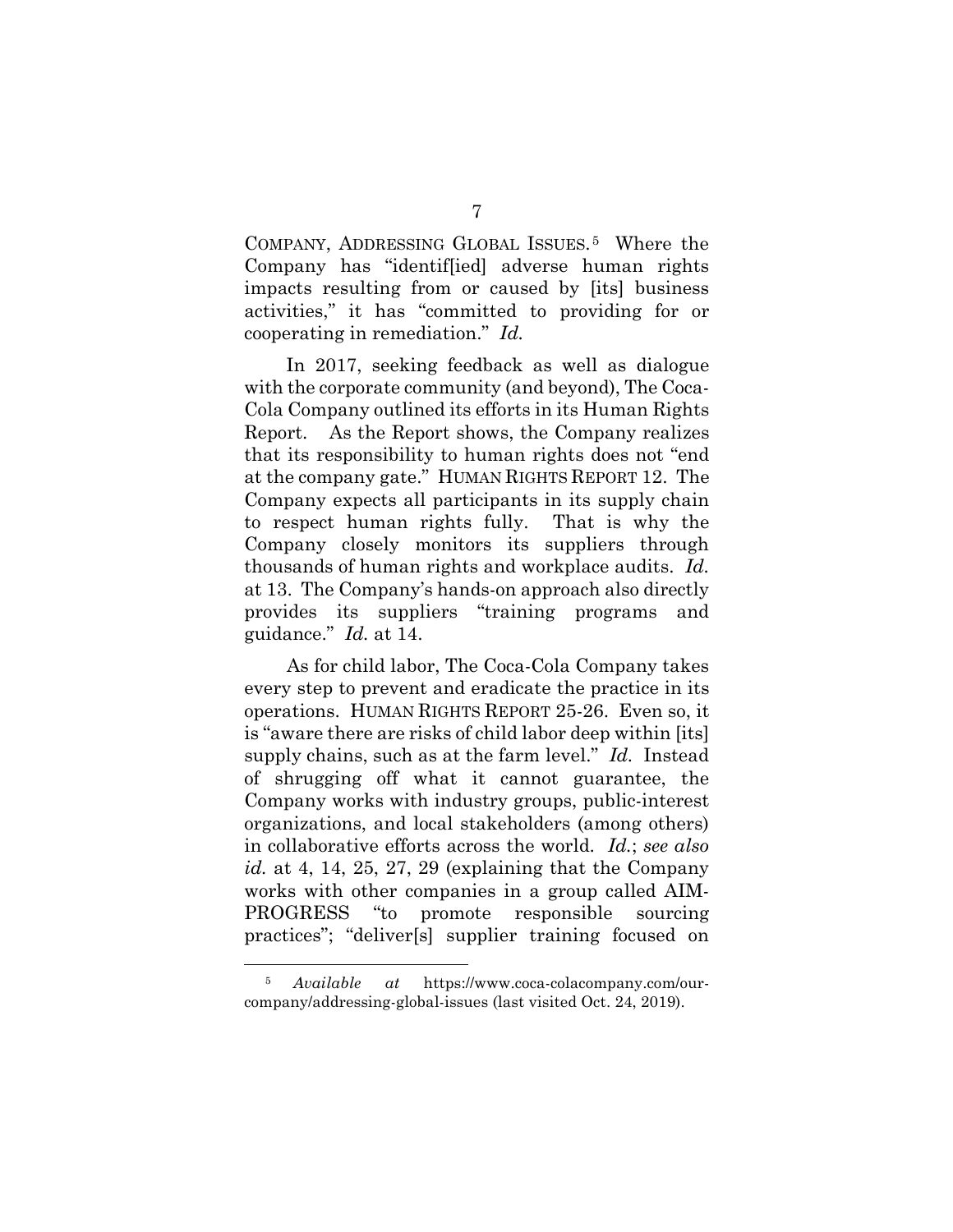ethical recruitment" as an "active member of The Consumer Goods Forum"; and works with the Leadership Group for Responsible Recruitment to "promot[e] ethical recruitment and combat[] the exploitation of migrant workers in global supply chains across industries"). It also publishes thirdparty studies of its top sugar-sourcing countries; that information allows the Company to "engage with industry, government and NGOs to mitigate human rights impacts," including within its supply chain. *Id.*  at 26.

 The Coca-Cola Company remains aware that any encouraging findings do not negate the risk associated with child labor practices in certain countries. The Company has made it clear that it will not "stop closely following possible child labor in sugarcane production in these countries." HUMAN RIGHTS REPORT 26*.* In 2018 alone, the Company "conducted six studies of human rights issues, including child labor, forced labor, and land rights, in countries from which [it] source[s] sugar." THE COCA-COLA COMPANY, 2018 BUSINESS & SUSTAINABILITY REPORT 31 (Apr. 24, 2019).6 Those efforts continue to grow.

### **B. Imposing ATS Liability For Corporate Oversight Would Deter These Efforts.**

The Coca-Cola Company's comprehensive approach to expanding economic opportunities and combatting human rights violations is one that many, if not all, multinational companies can adopt. But the

<sup>6</sup> *Available at* https://www.coca-colacompany.com/content/ dam/journey/us/en/private/fileassets/pdf/2019/Coca-Cola-

Business-and-Sustainability-Report.pdf (last visited Oct. 24, 2019).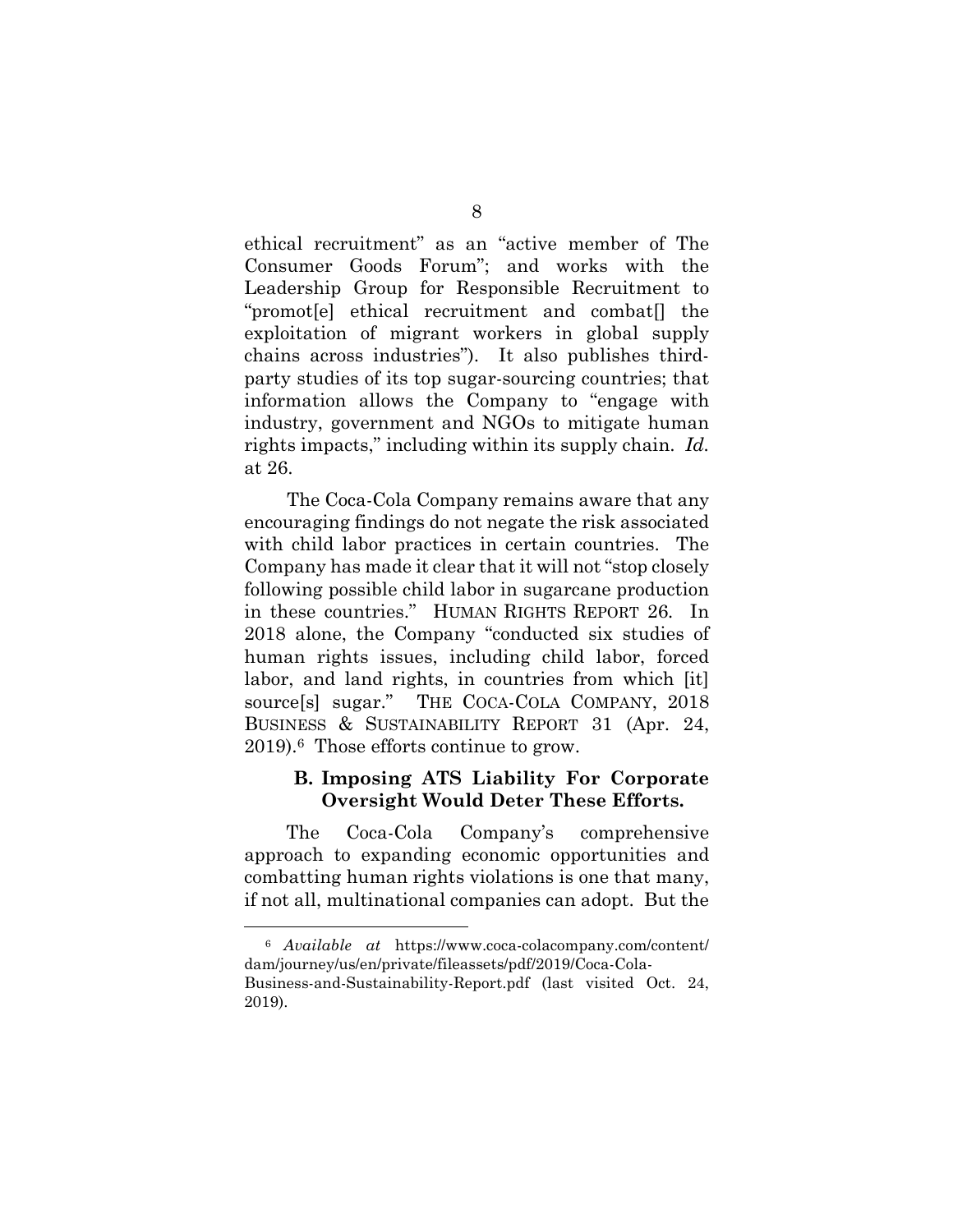Ninth Circuit's decision jeopardizes the future of such efforts.

This case confirms the *Jesner* plurality's fear that extending ATS liability to corporations "subject[s] American corporations to an immediate, constant risk of claims seeking to impose massive liability for the alleged conduct of their employees and subsidiaries around the world." 138 S. Ct. at 1405. Although the plurality was referring to the risk that foreign countries would "hale" American companies "into their courts for alleged violations of the law of nations," *id.*, the same logic applies here. Indeed, haling American companies into American courts is even more likely, as "the ATS already goes further than any other statute in the world in granting aliens the right to sue civilly for violations of international law." *Id.* at 1411 (Alito, J., concurring in part and concurring in the judgment).

The Ninth Circuit's extraterritoriality rationale only makes matters worse. This Court explained in *Kiobel v. Royal Dutch Petroleum Co.* that "even where the claims touch and concern the territory of the United States, they must do so with sufficient force to displace the presumption against extraterritorial application." 569 U.S. 108, 124-125 (2013). And under that test, "it would reach too far to say that mere corporate presence suffices." *Id.* at 125. Yet, according to the Ninth Circuit's logic, mere corporate *oversight* suffices. App. 43a-44a (finding that "provid[ing] \*\*\* personal spending money" to farmers," "inspect[ing foreign] operations," and making "financing decisions" from U.S. headquarters are enough to overcome the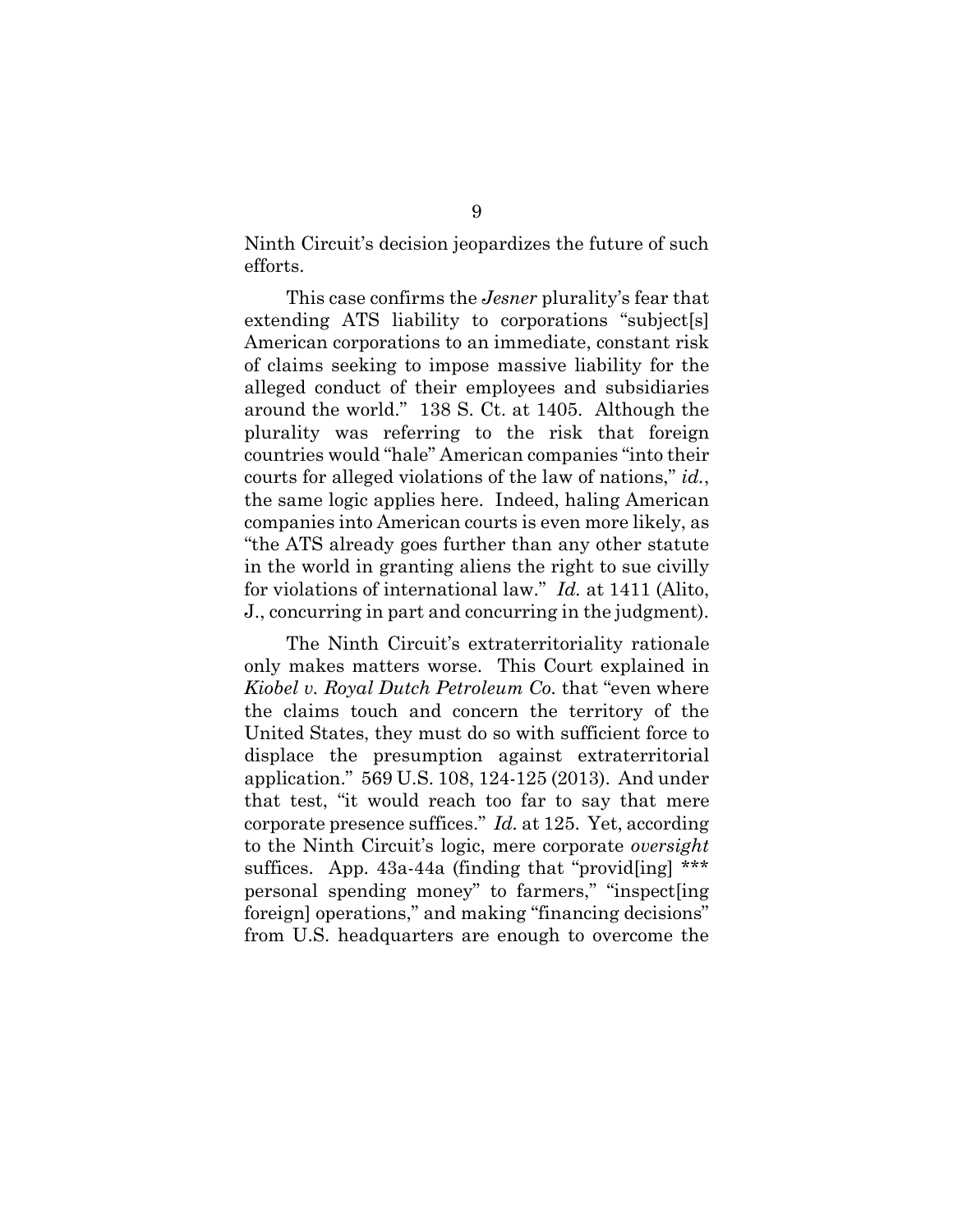presumption against extraterritoriality).7 It does not matter whether the alleged violations occurred in another country. Or that the company did not commit the abuses. Or even that the company took steps to avert the alleged abuses. If, despite their best efforts, companies are held liable for actions of third parties they cannot entirely control, global investment will inevitably falter, especially in countries where it is most needed—namely, "developing economies where the host government might have a history of alleged human-rights violations[.]" *Jesner*, 138 S. Ct. at 1406 (plurality op.).

Left standing, the Ninth Circuit's opinion will cause companies with international operations to think twice before embracing steps like The Coca-Cola Company has taken to address human rights issues. As this case shows, such efforts can and will be used against corporations. For example, Respondents here referenced Petitioners' efforts to address human rights abuses as evidence of their alleged "aiding and abetting" of those same abuses. Nestlé Pet. 5, 10, 37; Cargill Pet. 28. By just "identifying the human rights risks connected with their business"—something that experts call a "critical first step" for companies and the "key [to] unlock[ing] the potential for transformative positive change in people's lives," Human Rights Report 7—corporations will risk "massive liability," *Jesner*, 138 S. Ct at 1405 (plurality op.), and lawsuits that last decades, App. 32a n.9 (noting that the present case has been pending for "almost fifteen

<sup>7</sup> All "App." citations are to the Appendix to Nestlé's petition in case no. 19-416.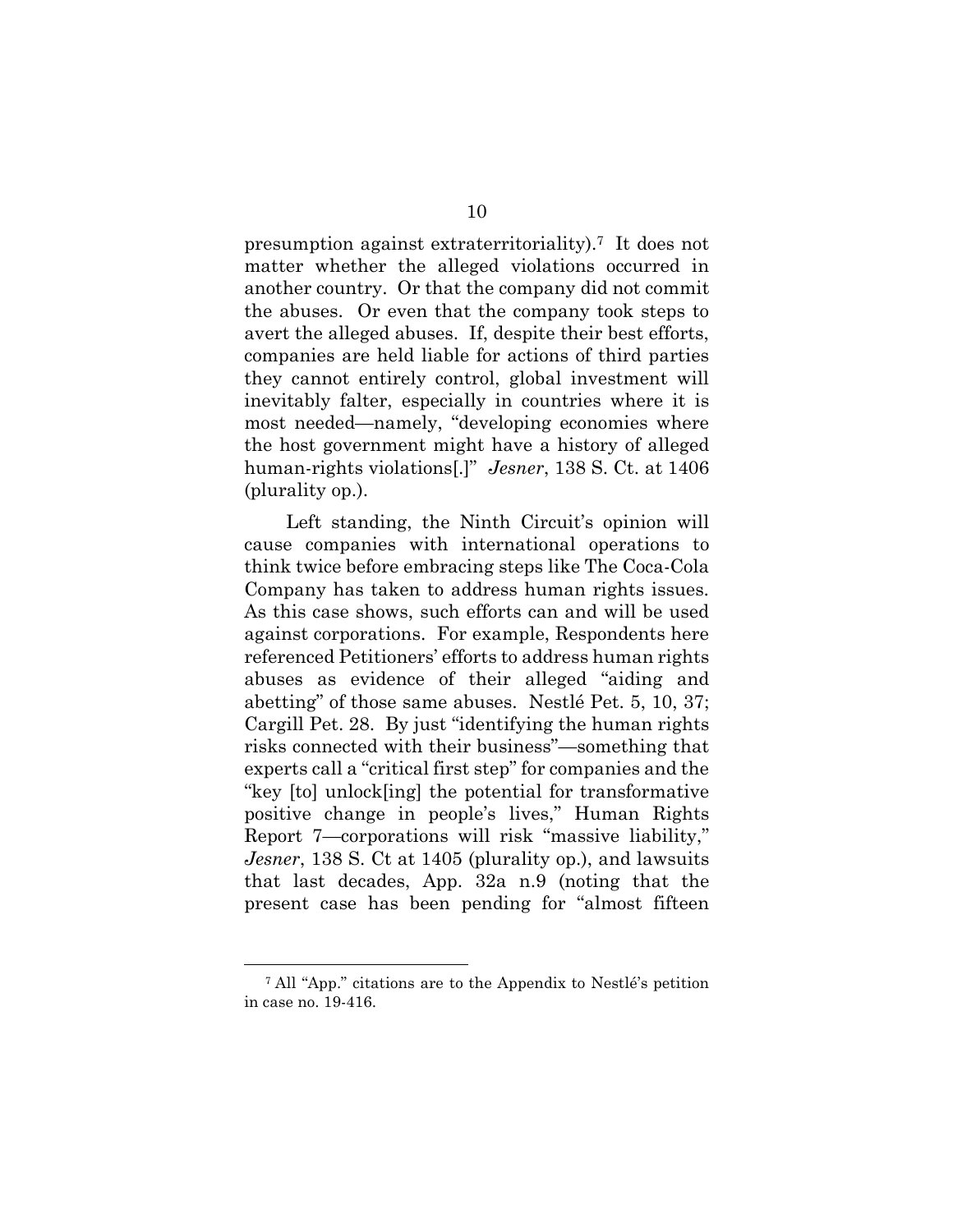years"). Sticking one's (corporate) head in the sand will become the safer course.

**II. THE LACK OF CONSENSUS FOR EXTENDING INTERNATIONAL LAW STATUS TO CORPORATIONS STEMS IN PART FROM CONCERNS THAT DOING SO WILL COMPROMISE THE SOVEREIGNTY OF NATIONS** 

Numerous opinions, including the plurality in *Jesner*, 138 S. Ct. at 1399-1401, document the lack of consensus among nations for an extension of international law status to corporations. *See, e.g.*, *Kiobel v. Royal Dutch Petroleum Co.*, 621 F.3d 111, 126-127 (2d Cir. 2010), *aff'd*, 569 U.S. 108 (2013); *id.* at 186 (Leval, J., concurring); *see also Doe v. Exxon Mobil Corp.*, 654 F.3d 11, 82-85 (D.C. Cir. 2011) (Kavanaugh, J., dissenting in part), *vacated on other grounds*, 527 F. App'x 7 (D.C. Cir. 2013). As these jurists and others have explained, international law precedents for subjecting artificial entities such as corporations to the strictures of international law are virtually nonexistent. Of all the relevant international law sources—including the Nuremberg trials, the ad hoc tribunals for the former Yugoslavia and Rwanda, and the Rome Statute—not a single one extends the international law obligations expressed therein to corporations, nor is there any other evidence of a consensus among nations that such an extension would be appropriate.

It is important to understand *why* there is no uniform global approach to corporate liability. Some of the reasons stem from disagreements over whether corporations can form criminal intent or what forms of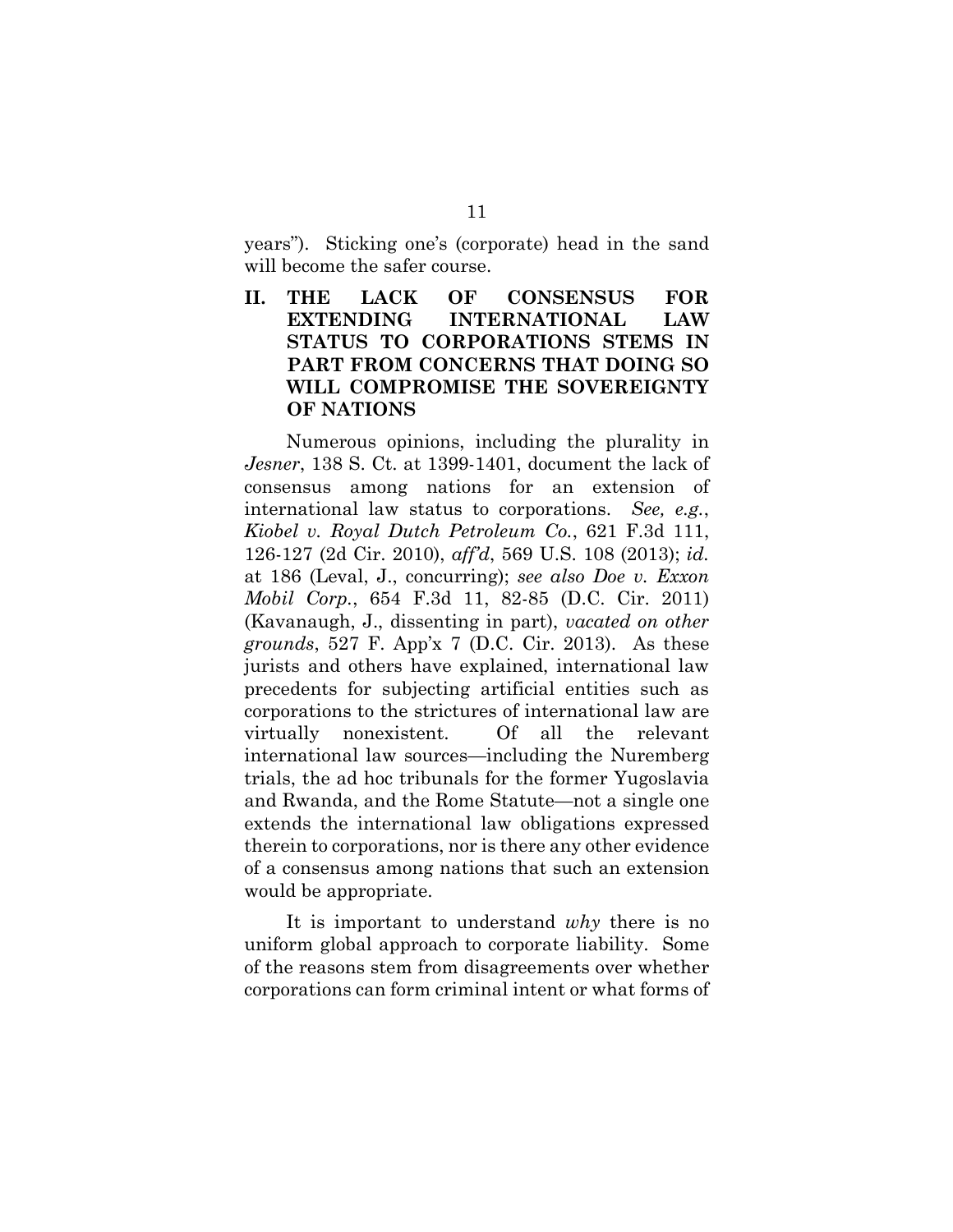artificial entities are even recognized—issues that have been described elsewhere.<sup>8</sup> This section focuses on an additional concern: According corporations the status of international law "subjects" not only imposes obligations but also implies the power to enforce those obligations. Such a power could undermine the host nation's sovereign prerogatives—particularly its domestic enforcement and police powers.

#### **A. Recognizing Corporations As "Subjects" Of International Law Is Perceived To Compromise State Sovereignty.**

"An international person is one who possesses legal personality in international law, meaning one who is a subject of international law so as itself to enjoy rights, duties or powers established in international law." 1 OPPENHEIM'S INTERNATIONAL LAW § 33, at 119 (Sir Robert Jennings & Sir Arthur Watts eds., 9th ed. 1992) (footnotes omitted). Once a group or entity is deemed an "international person" or a "subject" of international law, it normally acquires not only international law obligations, but the power and rights historically associated with nations. *See*  IAN BROWNLIE, PRINCIPLES OF PUBLIC INTERNATIONAL LAW 57-58 (7th ed. 2008) (a "subject" of international law is an "entity capable of possessing" both "rights and duties and having the capacity to maintain its rights by bringing international claims") (citing Reparation for Injuries Suffered in the Service of the

<sup>8</sup> *See, e.g*., Julian G. Ku, *The Curious Case of Corporate*  Liability Under the Alien Tort Statute: A Flawed System of *Judicial Lawmaking*, 51 VA. J. INT'L L. 353 (2011); *Doe v. Nestlé, S.A.*, 748 F. Supp. 2d 1057, 1140 n.69 (C.D. Cal. 2010), *rev'd in part*, 766 F.3d 1013 (9th Cir. 2014).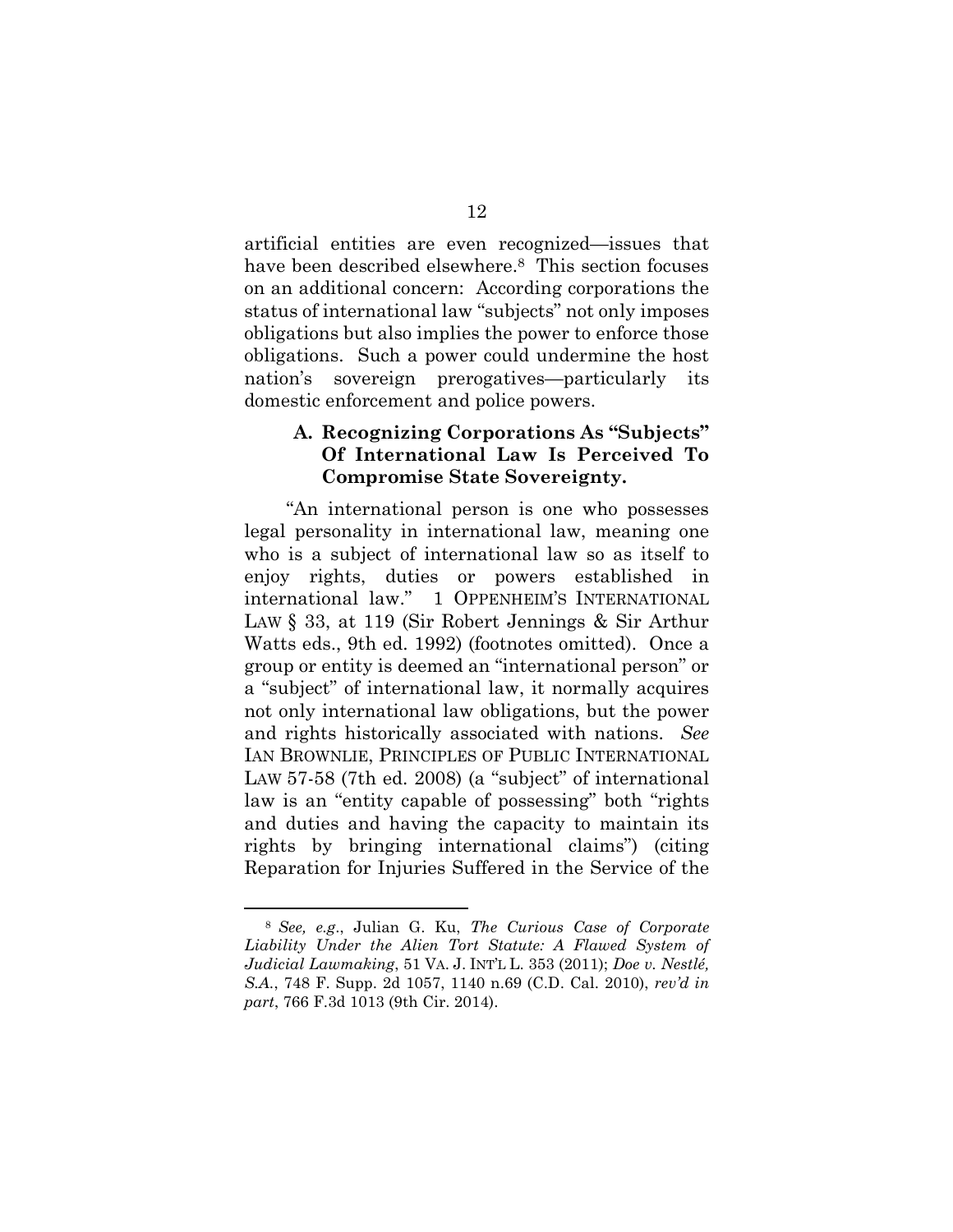United Nations, Advisory Opinion, 1949 I.C.J. 174, 179 (Apr. 11)); *see also* CHRIS N. OKEKE, CONTROVERSIAL SUBJECTS OF CONTEMPORARY INTERNATIONAL LAW: AN EXAMINATION OF THE NEW ENTITIES OF INTERNATIONAL LAW AND THEIR TREATY-MAKING CAPACITY 19 (1974) (essential attributes of a "subject[]" of international law include both rights and duties akin to those accorded to sovereigns); Mala Tabory, *The Legal Personality of the Palestinian Autonomy*, *in* NEW POLITICAL ENTITIES IN PUBLIC AND PRIVATE INTERNATIONAL LAW: WITH SPECIAL REFERENCE TO THE PALESTINE ENTITY 139 (Amos Shapira & Mala Tabory eds., 1999) ("When an entity is a legal personality in the context of international law, it is a subject of international law. Thereby it has capacity (a) to enter into legal relations; and (b) to have legal rights and duties.").

One attribute that attends status as a "subject" of international law is the power to carry out international law obligations. Historically, the law of nations applied solely to nations. *See* Marek St. Korowicz, *The Problem of the International Personality of Individuals*, 50 AM. J. INT'L L. 533, 536 (1956). Under this "classic" model, only states possess legal personality, so only states have powers and obligations under international law; and only states incur legal responsibility for breaching those obligations. Carlos M. Vázquez, *Direct vs. Indirect Obligations of Corporations Under International Law*, 43 COLUM. J. TRANSNAT'L L. 927, 932-933 (2005). International law thus imposes obligations upon states, including duties to establish mechanisms for ensuring compliance with international law strictures by their nationals or others within their territories.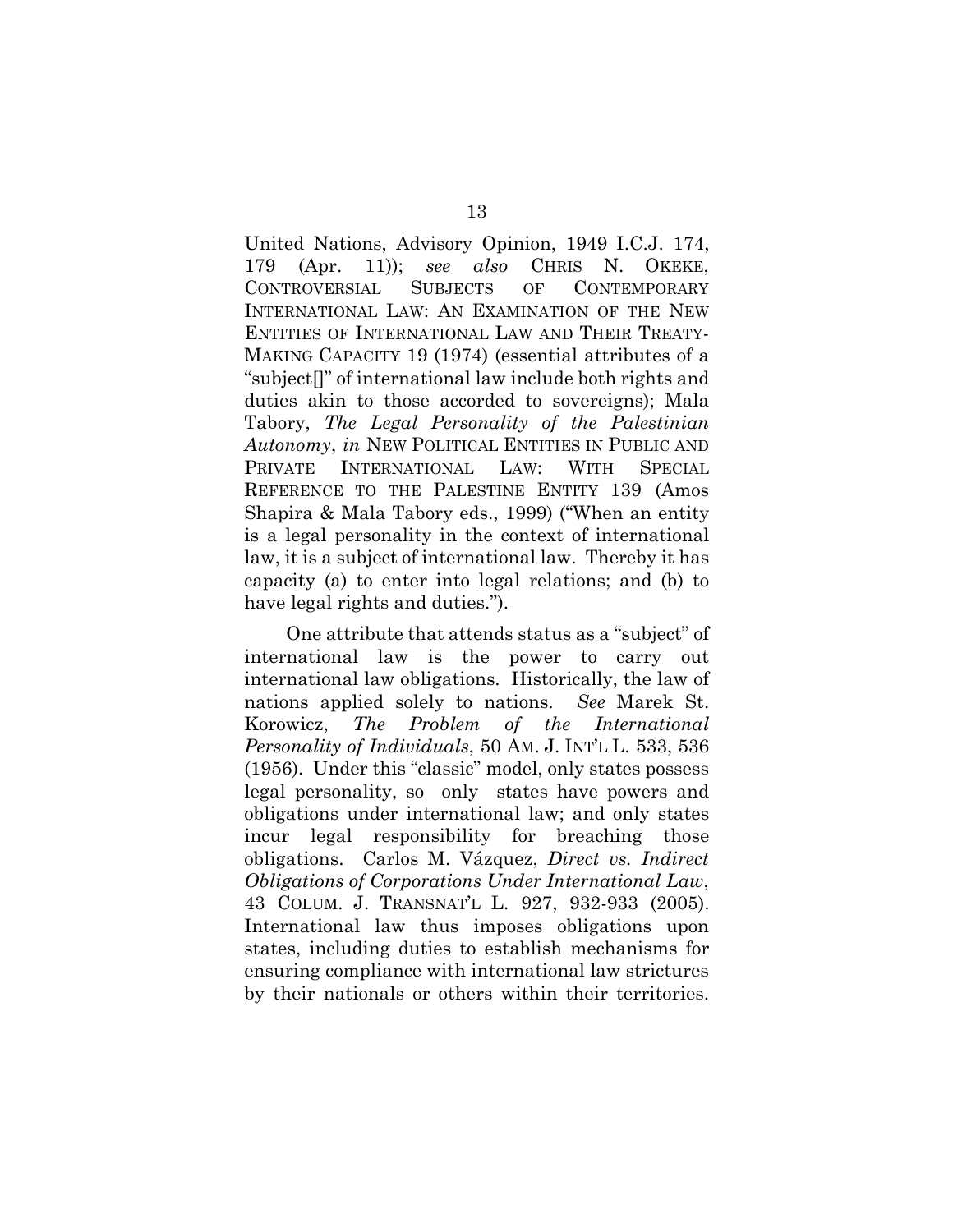The states, in turn, implement those mechanisms domestically through their legislative or executive powers. In other words, a nation may be obliged to enforce international norms within its territory, and may do so within its own governmental structure and without threat to its own sovereignty.

 Extension of international law status to nonsovereign entities threatens to upset that balance. A prevalent concern is that extending international law status, including obligations, to such entities implies imbuing them with political rights normally reserved for nations—such as rights to participate in shaping treaties and other international law instruments. *See*, *e.g.*, Sigmund Timberg, *International Combines and National Sovereigns: A Study in Conflict of Laws and Mechanisms*, 95 U. PA. L. REV. 575, 611 (1947) ("In addition to imposing obligations, norms, and negative restrictions on corporations, the grant of a charter could also serve to confer on the [multinational corporation] legal standing and specific positive rights under international law"); *see also* Emeka Duruigbo, *Corporate Accountability and Liability for International Human Rights Abuses: Recent Changes and Recurring Challenges,* 6 NW. U. J. INT'L HUM. RTS. 222, 257 (2008) (a logical component of legal personality for corporations is the "endowment of substantive rights and procedural capacity to bring claims before international organs"; in other words, "there is a 'rights' element to the equation"); Patrick Macklem, *Corporate Accountability Under International Law: The Misguided Quest for Universal Jurisdiction,* 7 INT'L L. FORUM DU DROIT INT'L 281, 288 (2005) ("[W]ith international corporate obligations come international corporate rights."); LORI F.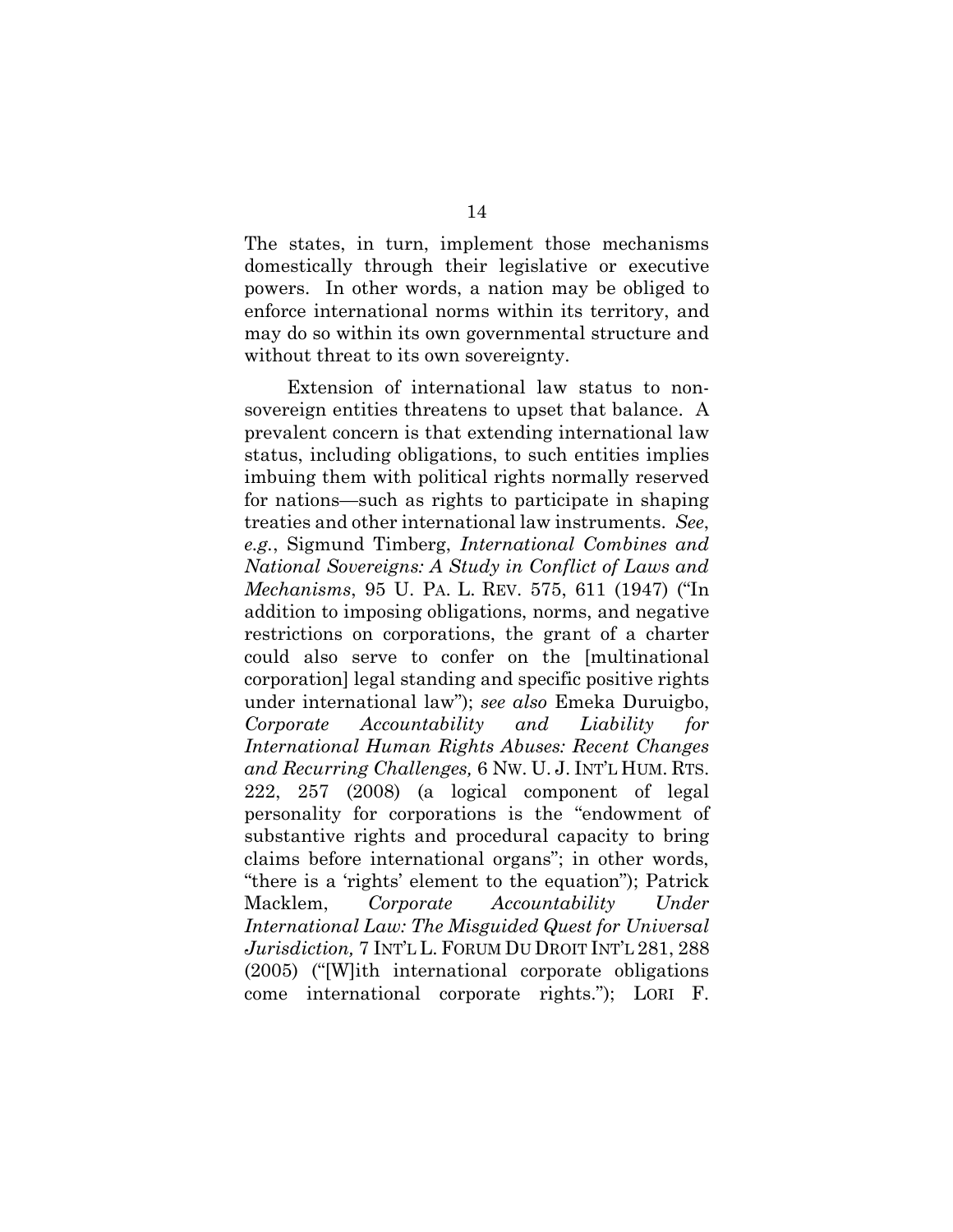DAMROSCH, ET AL.*,* INTERNATIONAL LAW: CASES AND MATERIALS 421 (4th ed. 2001) (if corporations are "generally subject to obligations" of international law, then, like states, they also would "enjoy rights under international law").

 These concerns have fueled a reluctance within the international community to extend international law status to corporations—precisely because such an extension has the potential to undermine the sovereign prerogative of nations in the international arena. In particular, it might be seen as shifting some global power from "nation-states" to multinational corporations in ways that states "consider to be undesirable." *See* Jonathan I. Charney, *Transnational Corporations and Developing Public International Law*, 1983 DUKE L.J. 748, 753, 773 (1983). Indeed, "[a]s regards transnational enterprises," states "have almost universally agreed that their status should not be upgraded." Donna E. Arzt & Igor I. Lukashuk, *Participants in International Legal Relations, in*  INTERNATIONAL LAW: CLASSIC AND CONTEMPORARY READINGS 155, 167-68 (Charlotte Ku & Paul F. Diehl eds., 1998); *see also* Wolfgang Friedmann, *The Changing Dimensions of International Law*, 62 COLUM. L. REV. 1147, 1159 (1962) (describing concern over "any strengthening of the role of the private corporation in public or 'quasi-public' international legal processes").

 Not surprisingly, concerns about state sovereignty are even more acute when the perceived threat is to a nation's sovereign power within its own territory. The imposition of international legal obligations directly on corporations has been viewed as "disempower[ing] states by removing the power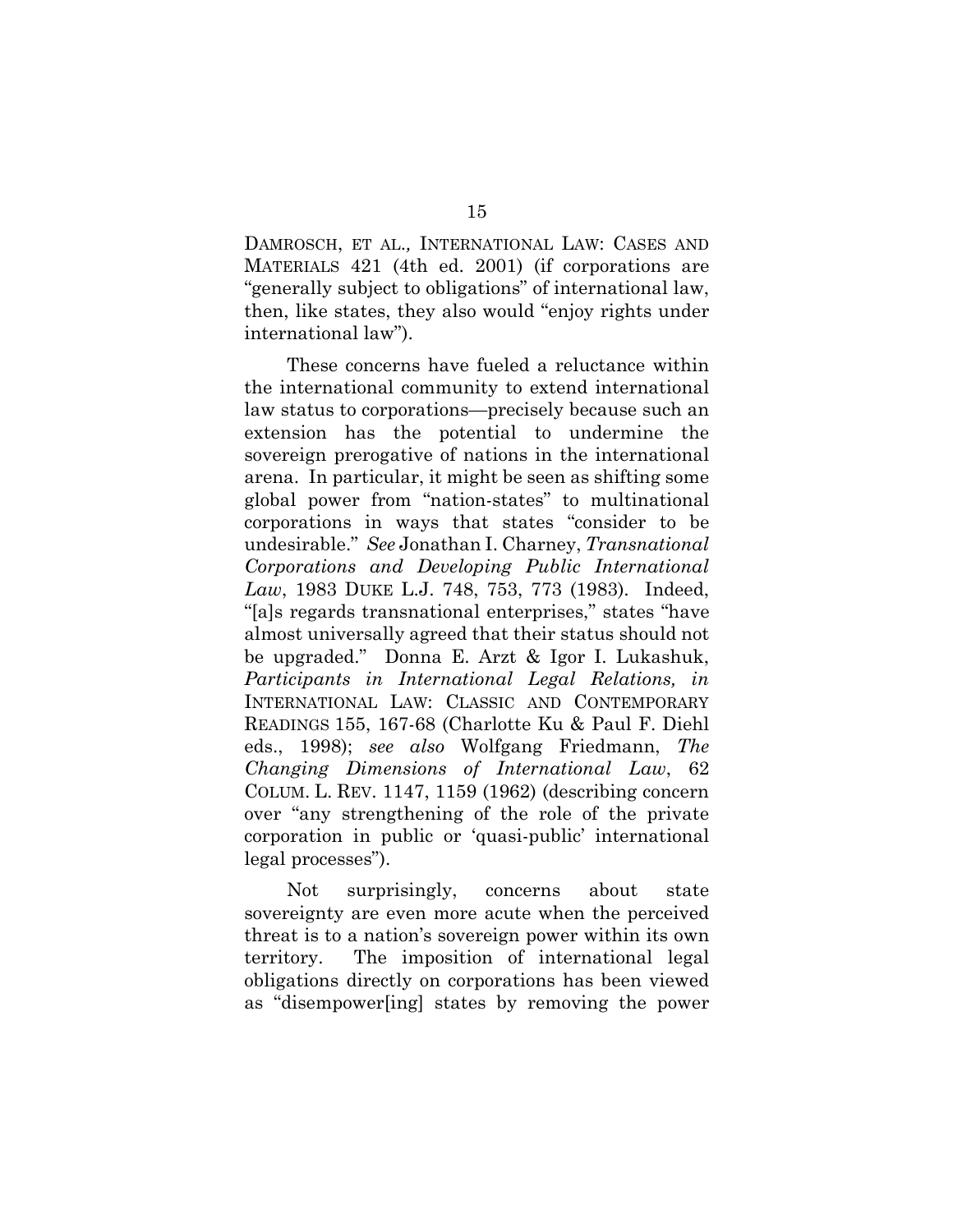they currently enjoy to control their citizens' compliance with international law." Vázquez, *supra,* at 958.

ATS claims, including those in this case, provide a tangible illustration. Some ATS plaintiffs have sought to premise liability on the theory that corporate defendants failed to take steps to ensure that host governments and local residents and entities were complying with alleged international law norms, while others have charged corporations with "aiding and abetting" violations of international law allegedly committed by police or military forces called on to address a security situation affecting the corporation.<sup>9</sup> In this case, for example, Respondents' theory is that

<sup>9</sup> *See, e.g.*, *Exxon Mobil*, 654 F.3d at 40-41 (claims by villagers of extrajudicial killing, torture, and crimes against humanity arising from actions of the Indonesian military in securing the area around Exxon Mobil's natural gas facility in Aceh, Indonesia); *Aldana v. Del Monte Fresh Produce, N.A. Inc.*, 416 F.3d 1242 (11th Cir. 2005), *aff'g in part* 305 F. Supp. 2d 1285 (S.D. Fla. 2003) (claims of torture, arbitrary detention, crimes against humanity, and cruel, inhumane, and degrading treatment or punishment arising from abduction of union officials by paramilitaries at a banana plantation operated by Bandegua, a wholly owned subsidiary of Del Monte, in Morales, Guatemala); *Doe I v. Unocal Corp*., 395 F.3d 932 (9th Cir. 2002), *vacated en banc,* 403 F.3d 708 (9th Cir. 2005) (mem.) (claims by villagers alleging international law violations by Myanmar military who were securing the area in Myanmar in which a gas pipeline in which Unocal was an indirect investor was being constructed); *Wiwa v. Royal Dutch Petroleum Co*., 226 F.3d 88, 101 (2d Cir. 2000) (claims by political activists alleging imprisonment, torture, and execution by the Nigerian government allegedly at the instigation of Royal Dutch Petroleum Company, Shell Transport and Trading Company, and their wholly owned subsidiary Shell Petroleum Development Company of Nigeria).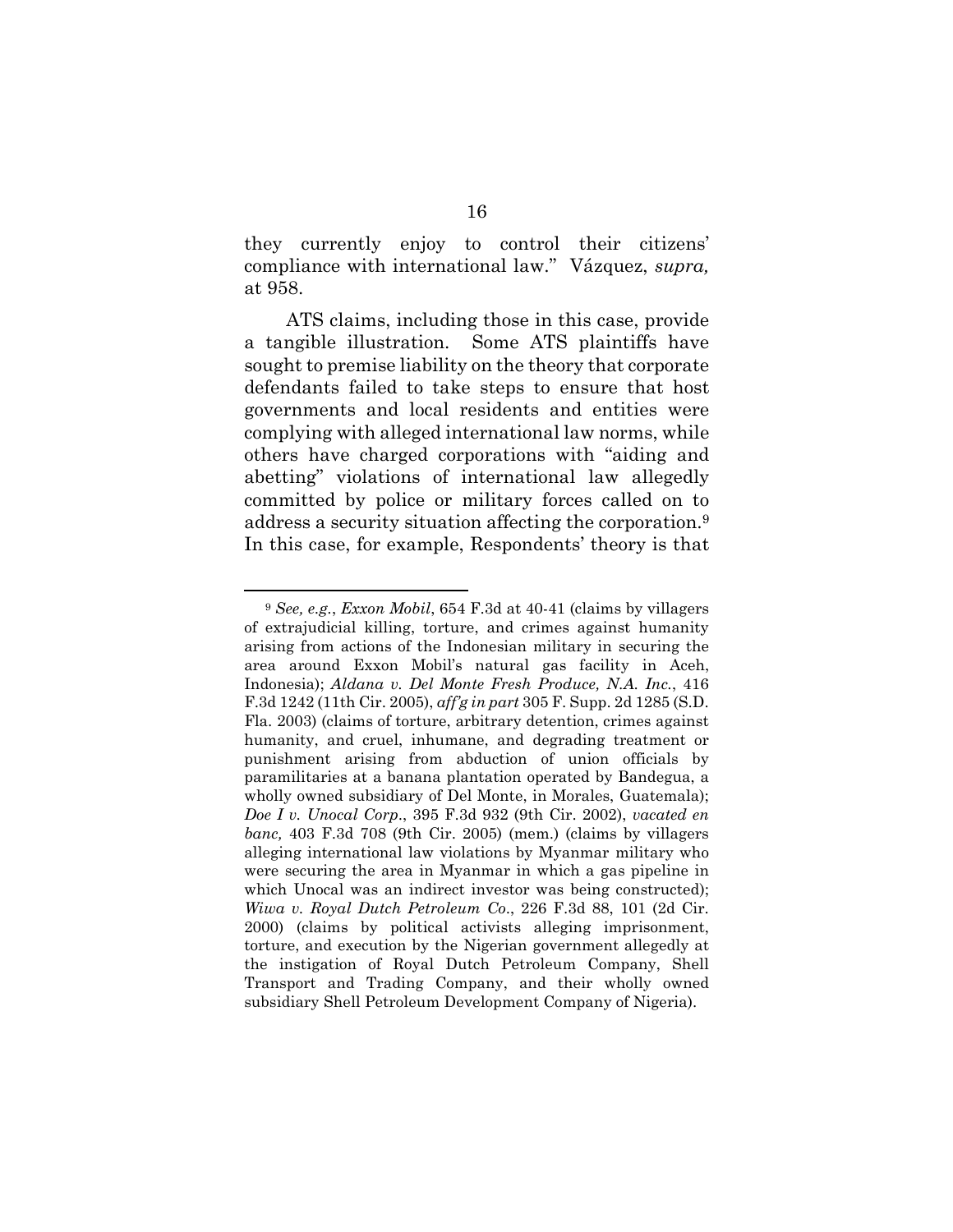Petitioner corporations "aid[ed] and abett[ed]" private suppliers that allegedly violated international labor conventions. App. 51a.

 Imposing such liability on corporations necessarily would require—and thus empower—those entities to "exercise control over such sovereigns or otherwise suffer the consequences." Lucien J. Dhooge, *A Modest Proposal to Amend the Alien Tort Statute to Provide Guidance to Transnational Corporations*, 13 U.C. DAVIS J. INT'L L. & POL'Y 119, 134 (2007). The concern has been that requiring corporations to monitor and prevent abuses by police or military forces or private parties within the host nation would "fail[] to recognize national sovereignty and the state's ultimate responsibility for actions occurring within its borders." *Id*. It "would designate transnational corporations as the guarantors of the human rights credentials of their sovereign hosts," thereby diminishing the state's own sovereign authority to control its military and police forces. *Id.*

 For those reasons, states are "widely believed to be reluctant to share their privileged position with, or yield some of their sovereign powers to, corporations at the international level." Duruigbo, *supra,* at 255. This concern is especially acute among socialist countries and developing countries. As one scholar described:

> Socialist countries are politically opposed to [multinational corporations] and the majority of developing States are suspicious of their power; both groups would never allow them to play an autonomous role in international affairs.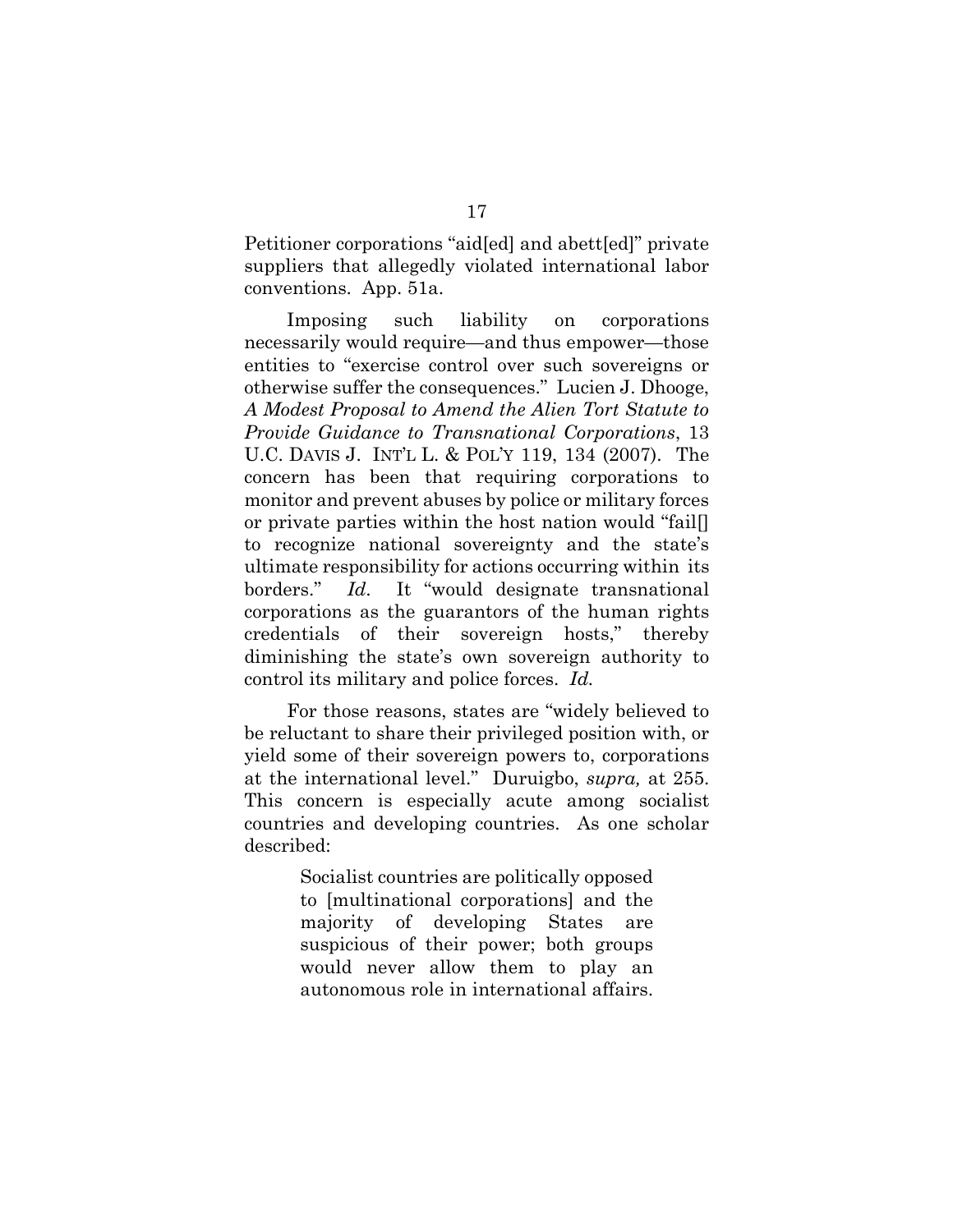Even Western countries are reluctant to grant them international standing; they prefer to keep them under their control of course, to the extent that this is possible.

ANTONIO CASSESE, INTERNATIONAL LAW IN A DIVIDED WORLD 103 (1986); *see also* Arzt & Lukashuk, *supra*, at 168-169, 173 (noting that "almost all relevant parties have opposed international personality for transnational enterprises" and that "most states, developing countries in particular, are likely to view such a development as over-empowering" corporations). In sum, the imposition of direct international legal obligations on private corporations is seen to "represent a significant disempowering of states," and as such, would be a "fundamental change that states are likely to resist strongly." Vázquez, *supra,* at 950.

**B. Acceptance Of Corporations As International Law Subjects Does Not Follow From The Fact That Some International Law Norms Have Been Deemed To Bind Individuals.** 

That individual persons may be criminally liable under international law in some circumstances—a longstanding exception to the "classic" model—is not inconsistent with the concerns about according international law status to corporations.

Over time, and particularly in the context of the Nuremberg trials, international norms were recognized to authorize criminal liability under some circumstances for individuals exercising state power, and, in some narrow instances, to non-state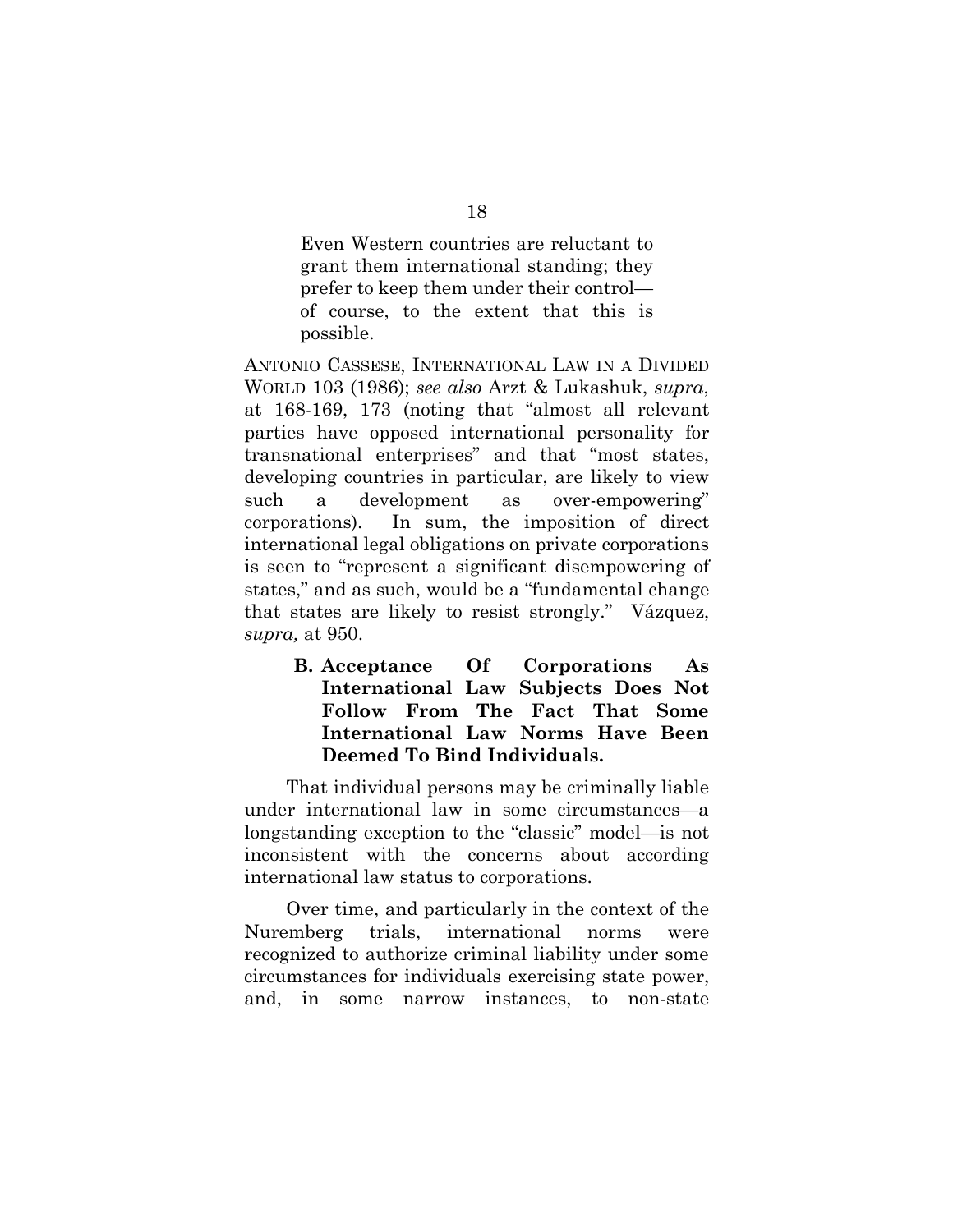individuals. *See* Robert H. Jackson, *Justice Jackson's Final Report to the President Concerning the Nurnberg War Crimes Trial, reprinted in* 20 TEMP. L.Q. 338, 342 (1946); *see also Tel-Oren v. Libyan Arab Republic*, 726 F.2d 774, 792 (D.C. Cir. 1984) (Edwards, J., concurring) (individuals have been subjects of international law where the "states are the actors," and the individuals are "officials acting under color of state law."). These extensions of international law into the area of personal responsibility are not viewed as potentially undermining national sovereign interests in the same way as are proposals to extend international law status to corporations. Many of the precedents for individual liability involve cases where the individual, in some fashion, was exercising sovereign power, including powers triggered by the laws of war; these cases can be viewed as an extension of sovereign responsibility under even the "classic" international law model. Jackson, *supra,* at 342.

 And the few categories of non-state individual liability arise largely in contexts where no state's sovereignty is implicated, such as piracy and terrorism.

## **III. NEITHER INTERNATIONAL LAW PRINCIPLES, NOR DOMESTIC SEPARATION-OF-POWERS PRINCIPLES, PERMIT COURTS TO RECOGNIZE CORPORATE LIABILITY UNDER THE ATS**

The question of *who* is subject to international norms is one of international law—which, as discussed, offers no global consensus that would permit corporate liability. But assuming it were a matter of domestic law, it is a question Congress, not the courts, should answer.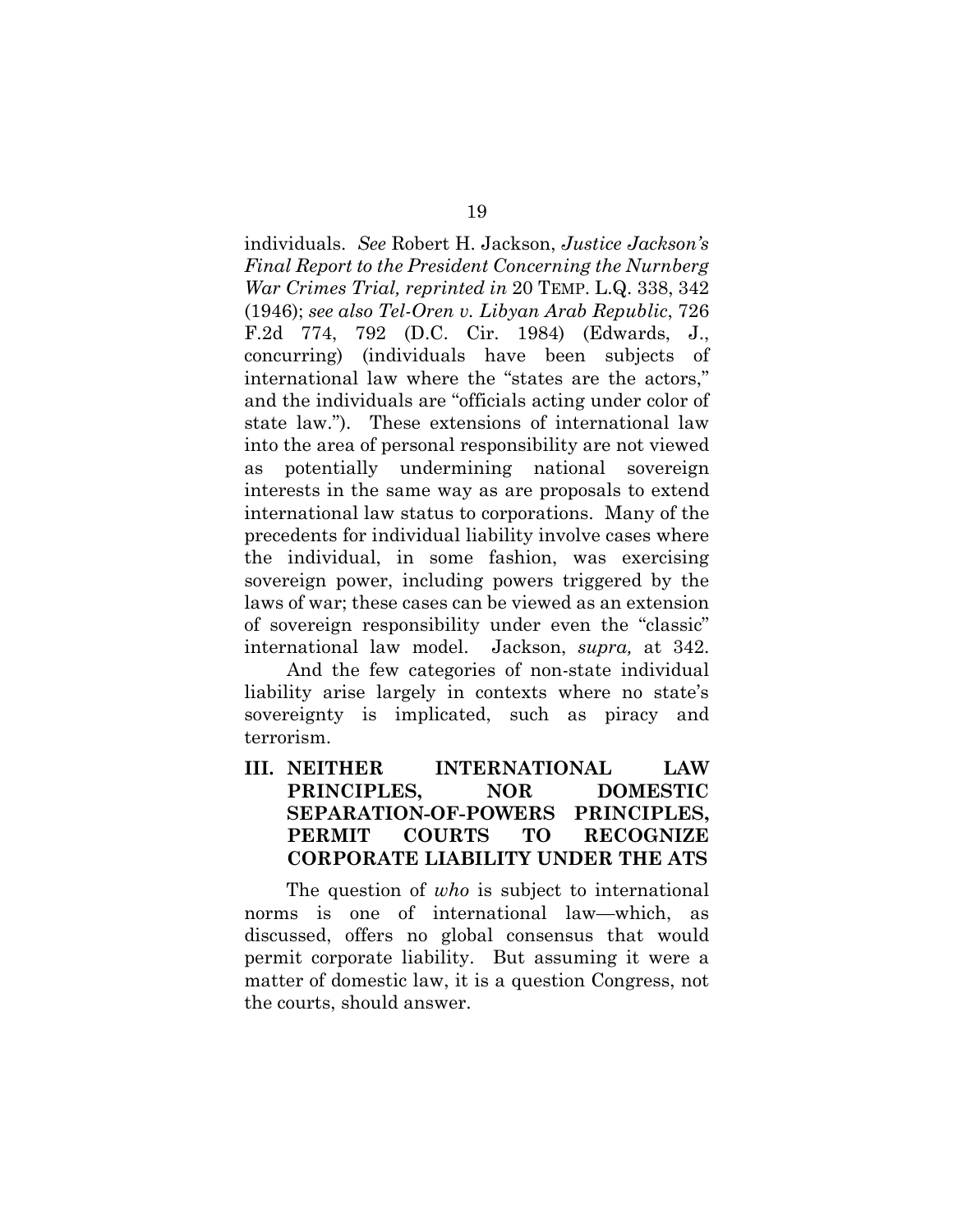## **A. The Lack Of International Law Consensus Regarding Corporate Liability Forecloses Such Liability Under The ATS.**

The Coca-Cola Company agrees with the *Jesner* plurality that the lack of international consensus "has significant bearing" on whether courts should impose corporate liability for human rights violations. *Jesner*, 138 S. Ct. at 1399; *see also Kiobel*, 621 F.3d at 130 ("[W]e are required to look to international law to determine whether corporate liability for a 'violation of the [international] law \*\*\* ' is a norm 'accepted by the civilized world and defined with a specificity' sufficient to provide a basis for jurisdiction under the ATS[.]"); *Exxon Mobil*, 654 F.3d at 81 (Kavanaugh, J., dissenting) ("[C]laims under the ATS are defined and limited by customary international law, and customary international law does not extend liability to corporations."). In fact, the clear dearth of a global consensus should be the end of the matter. Yet in its opinion below, the Ninth Circuit dismissed that lack of consensus as irrelevant. App. 38a ("[C]orporate liability under an ATS claim does not depend on the existence of international precedent enforcing legal norms against corporations.") (internal quotations omitted).

Contrary to the Ninth Circuit's conclusion, this Court's reasoning in *Sosa v. Alvarez-Machain*, 542 U.S. 692 (2004), makes the lack of international consensus dispositive. *Sosa* describes a narrow class of norms that may be recognized through a judicially created cause of action without Congressional guidance. It requires that such norms be agreed upon with a high level of definiteness, certainty, and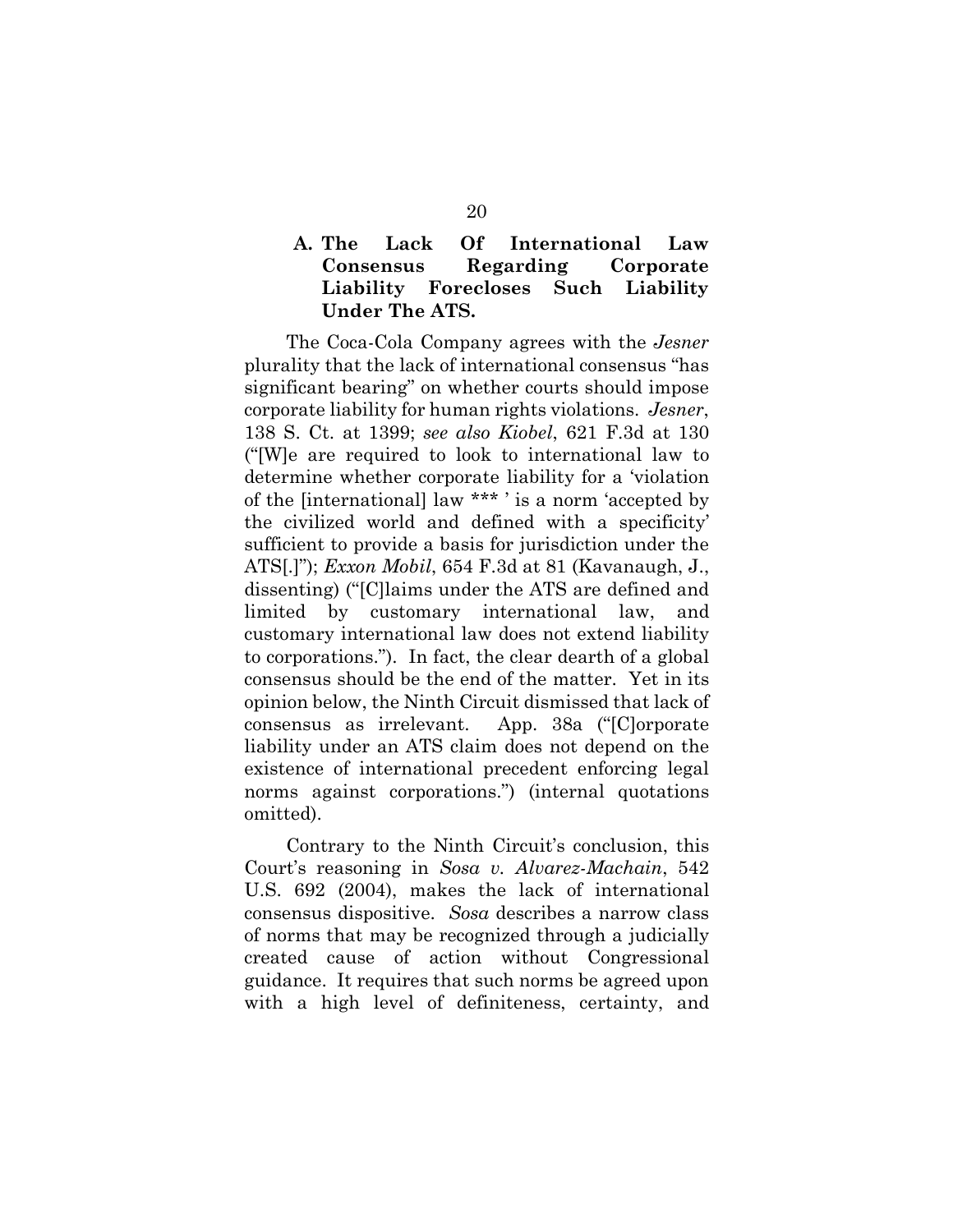universality among civilized nations—that is, that they already be fully formed as a matter of international law. *Id.* at 732. A logical and necessary part of whether conduct violates such a norm is whether the norm even extends to the particular type or category of defendant at issue—that is, in international law parlance, whether that defendant is a "subject" of the norm in question. *See* OPPENHEIM'S INTERNATIONAL LAW, *supra*, at 120 ("The concept of international person is . . . derived from international law."); *The Nurnberg Trial*, 6 F.R.D. 69, 110 (Int'l Military Trib. 1946) ("[I]nternational law imposes duties and liabilities upon individuals as well as upon states."). Indeed, the scope of liability is always a substantive issue—not a question of remedy. *See City of Sherrill v. Oneida Indian Nation*, 544 U.S. 197, 213 (2005) ("The substantive questions whether the plaintiff has any right or the defendant has any duty, and if so what it is, are very different questions from the remedial questions whether this remedy or that is preferred, and what the measure of the remedy is." (quoting D. DOBBS, THE LAW OF REMEDIES § 1.2, at 3 (1973)).

Ultimately, given the majority's holding that "serious separation-of-powers and foreign-relations concerns" cautioned against permitting ATS liability against *foreign* corporations, *Jesner* had no need to resolve the more categorical issue under international law. 138 S. Ct. at 1398; *see id.* at 1402 (plurality op.) ("In any event, the Court need not resolve the questions whether corporate liability is a question that is governed by international law, or, if so, whether international law imposes liability on corporations."). But as six of the eight dissenting Ninth Circuit judges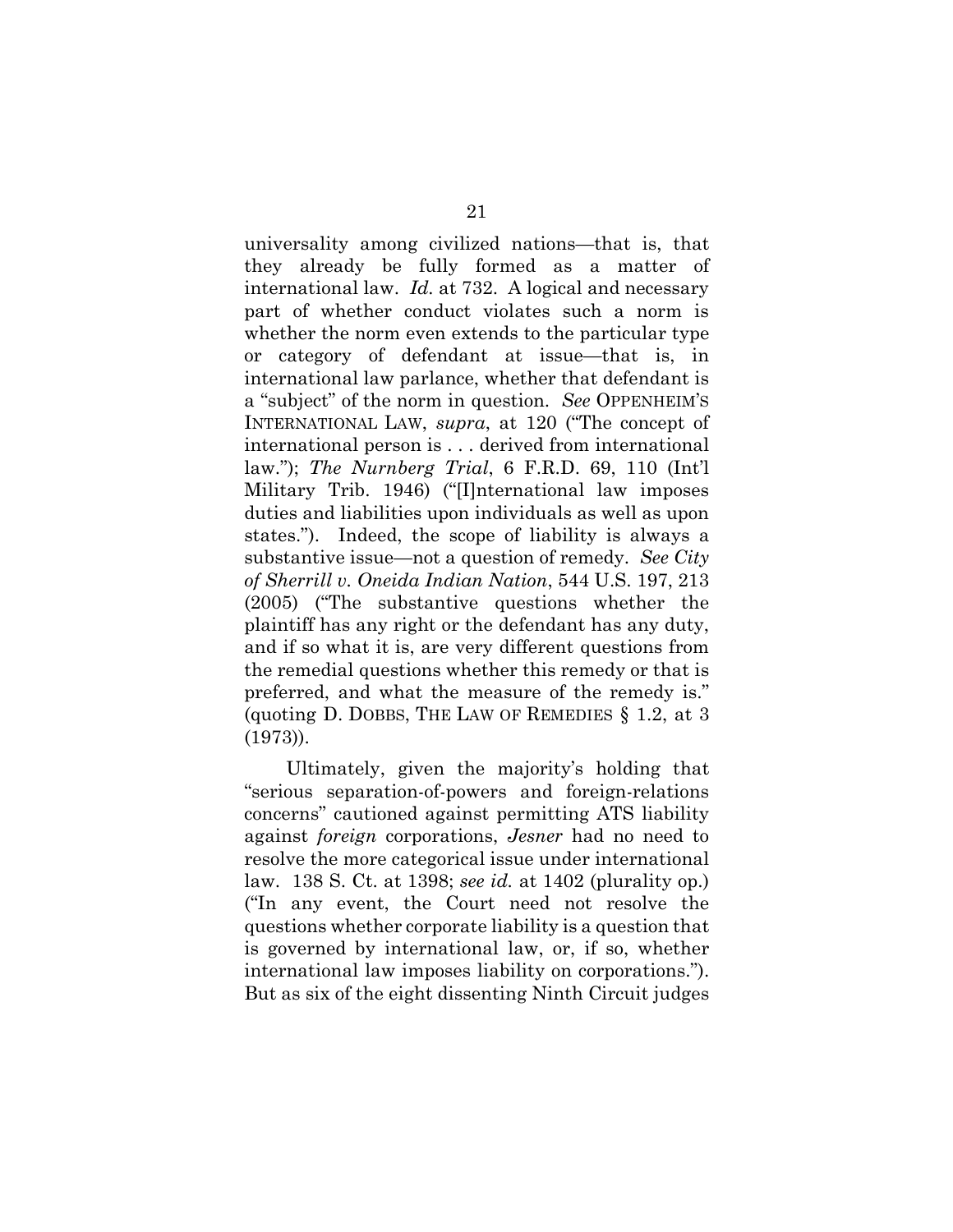agreed here, "[p]roperly understood, *Sosa* \*\*\* requires that courts evaluate the potential liability under international law for certain classes of defendants." App. 16a-17a. Without a global consensus on corporate liability for violations of international law, ATS suits against corporations should be dead on arrival.

#### **B. To The Extent That Corporate Liability Poses A Domestic Law Question, It Is One That Congress Must Answer.**

Even if international law did leave it to individual nations to extend liability to new classes of defendants, it would be up to Congress, not courts, to do so. Generally, when international law creates a norm, and even when it *mandates* that nations enforce the norm domestically, the domestic implementation is effected through the lawmaking body within each nation—*i.e.*, each nation's legislature. *See, e.g.,* Jann K. Kleffner, *The Impact of Complementarity on National Implementation of Substantive International Criminal Law*, 1 J. INT'L CRIM. JUST. 86, 88 (2003) (states typically respond to complementarity "by adopting implementing legislation" to permit domestic punishment of international law crimes); Convention on the Prevention and Punishment of the Crime of Genocide, art. V, Dec. 9, 1948, 78 U.N.T.S. 277, 102 Stat. 3045 ("The Contracting Parties undertake to enact, in accordance with their respective Constitutions, the necessary legislation to give effect to the provisions of the present Convention, and, in particular, to provide effective penalties for persons guilty of genocide or any of the other acts enumerated in article III.").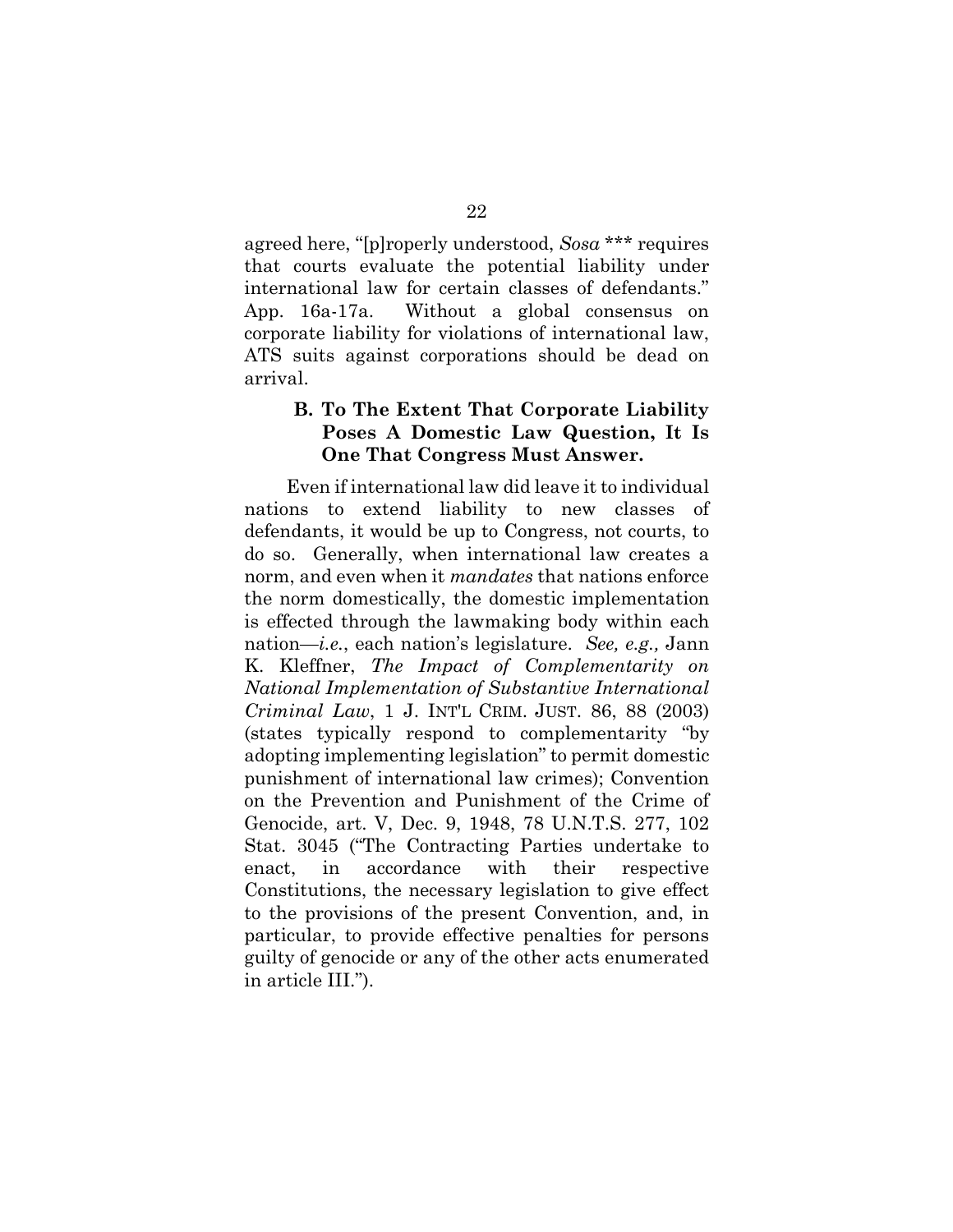Within our Nation's tripartite system of government, the Constitution vests Congress with effectuating domestic implementation of an international law norm as part of its power to "define and punish . . . Offences against the Law of Nations." U.S. CONST., art. I, § 8, cl. 10. Thus, as this Court recognized in *Sosa* and stressed in *Jesner*, normally it is Congress that is called upon to perform that implementation. *Sosa*, 542 U.S. at 725; *Jesner*, 138 S. Ct. at 1402-1403. This is particularly true in the post-*Erie* framework, in which the lawmaking function at the federal level has shifted significantly toward the legislative branch—a point that figured prominently in *Sosa*'s five reasons for caution in "adapting the law of nations to private rights." 542 at 725-728; *see also Jesner*, 138 S. Ct. at 1402 ("[E]ven in the realm of domestic law, \*\*\* this Court has 'recently and repeatedly said that a decision to create a private right of action is one better left to legislative judgment in the great majority of cases.'").

By contrast, the role of courts is significantly narrower. When considering "whether courts may recognize new, enforceable international norms," *Sosa*  expressly cabined courts' lawmaking ability. *See Jesner*, 138 S. Ct. at 1398. Without legislative say-so, courts may recognize common law actions only for the narrow class of norms *already* recognized at international law with such a high level of definiteness, certainty, and universality among nations such that the United States would be viewed as remiss in *not* recognizing such claims and providing civil redress. *See Sosa*, 542 U.S. at 728. After all, the ATS was enacted to fulfill our nation's obligations under international law because "a private remedy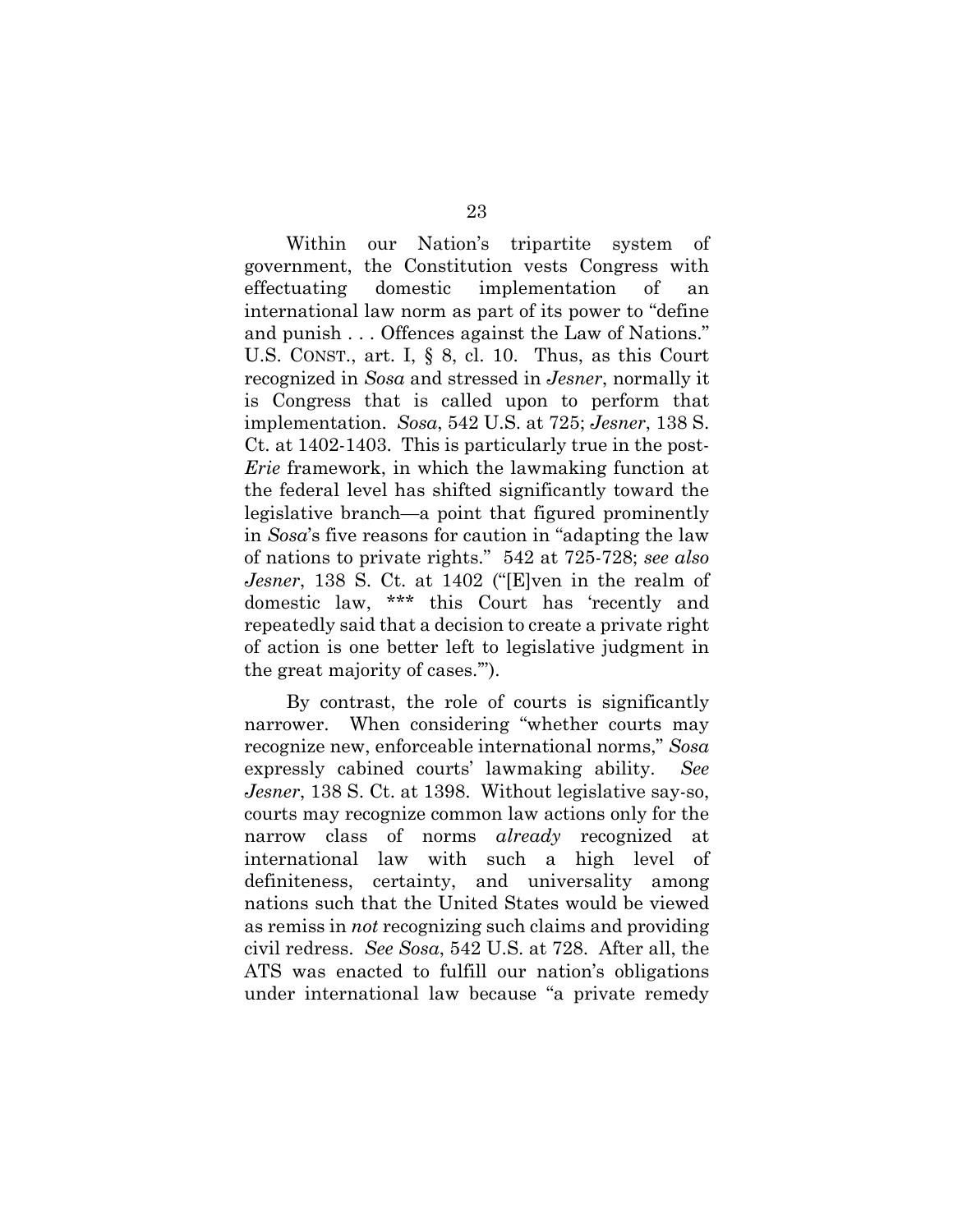was thought necessary for diplomatic offenses under the law of nations." *Id.* at 724. This Court therefore concluded that the ATS "is best read as having been enacted on the understanding that the common law would provide a cause of action for the modest number of international law violations *with a potential for personal liability at the time*"—*i.e.*, those with the same international law expectation of civil redress that applied to diplomatic offenses. *Id.* (emphasis added); *see also id*. at 715 (intended scope included violations "admitting of a judicial remedy and at the same time threatening serious consequences in international affairs").

This narrow conception of the scope of the ATS was confirmed in *Jesner's* recognition "that ATS litigation implicates serious separation-of-powers and foreign-relations concerns." 138 S. Ct. at 1398. Starting from the baseline presumption that the creation of "a private right of action is one better left to legislative judgment in the great majority of cases," this Court emphasized that "[t]his caution extends to the question whether the courts should exercise the judicial authority to mandate a rule that imposes liability upon artificial entities like corporations." *Id.* at 1402-1403. And "[n]either the language of the ATS nor the precedents interpreting it support an exception to the sequeed principle in the context" of creating corporate liability under international law. *Id.* at 1403.

Just the opposite: "the separation-of-powers concerns that counsel against courts creating private rights of action apply with particular force in the context of the ATS" because "[t]he political branches, not the Judiciary, have the responsibility and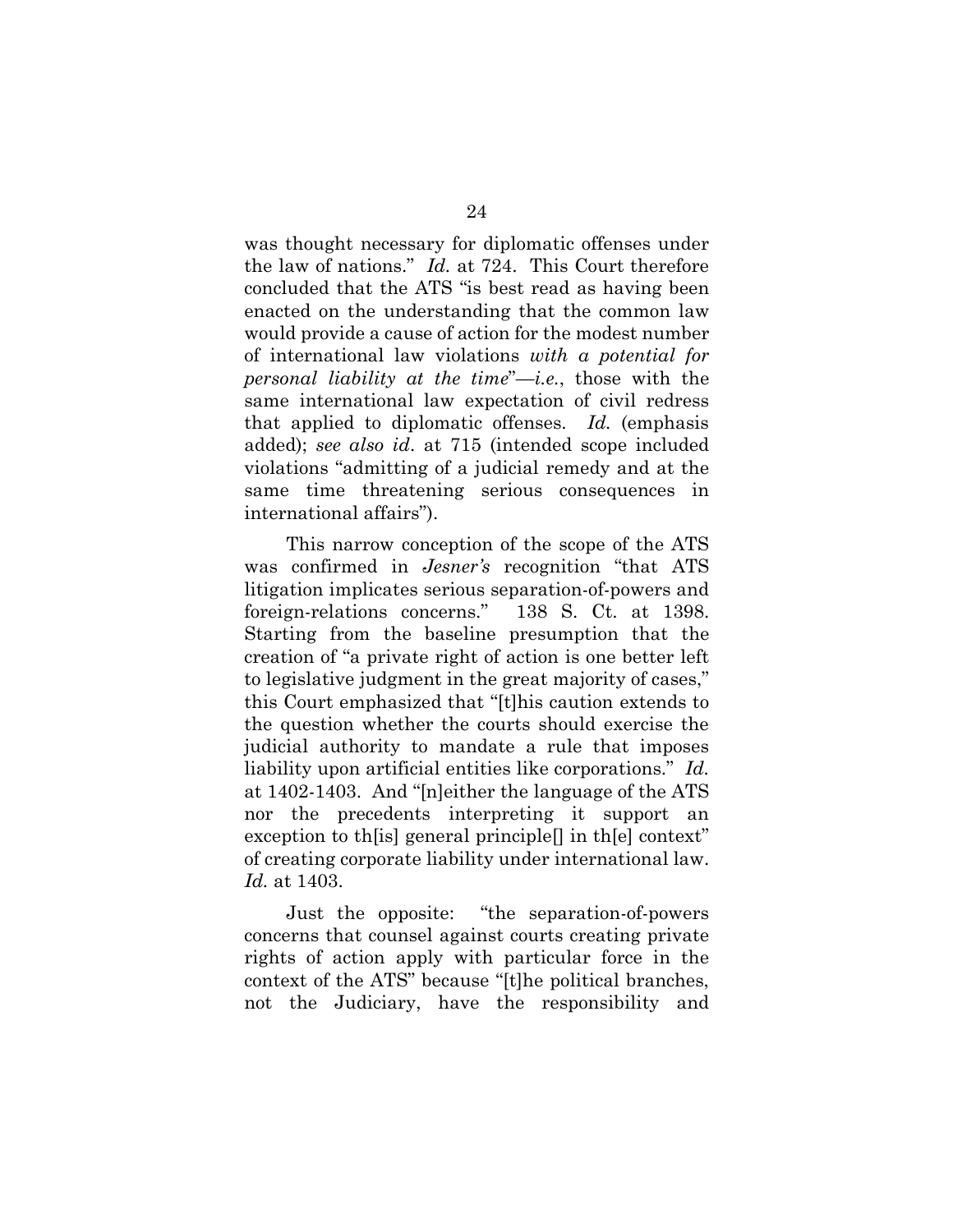institutional capacity to weigh foreign-policy concerns." *Jesner*, 138 S. Ct. at 1403. *Jesner*'s conclusion rings true here as well: unlike the political branches, "courts are not well suited to make the required policy judgments that are implicated by corporate liability in cases like this one." *Id.* at 1407. Absent international consensus, and particularly "absent further action from Congress," *id.* at 1403, this Court should grant certiorari to hold unequivocally that *courts* cannot recognize new rules imposing ATS liability upon corporations—foreign or domestic. *See id.* at 1411-1412 (Alito, J., concurring in part and concurring in the judgment) (courts "have neither the luxury nor the right to make such policy decisions [them]selves").